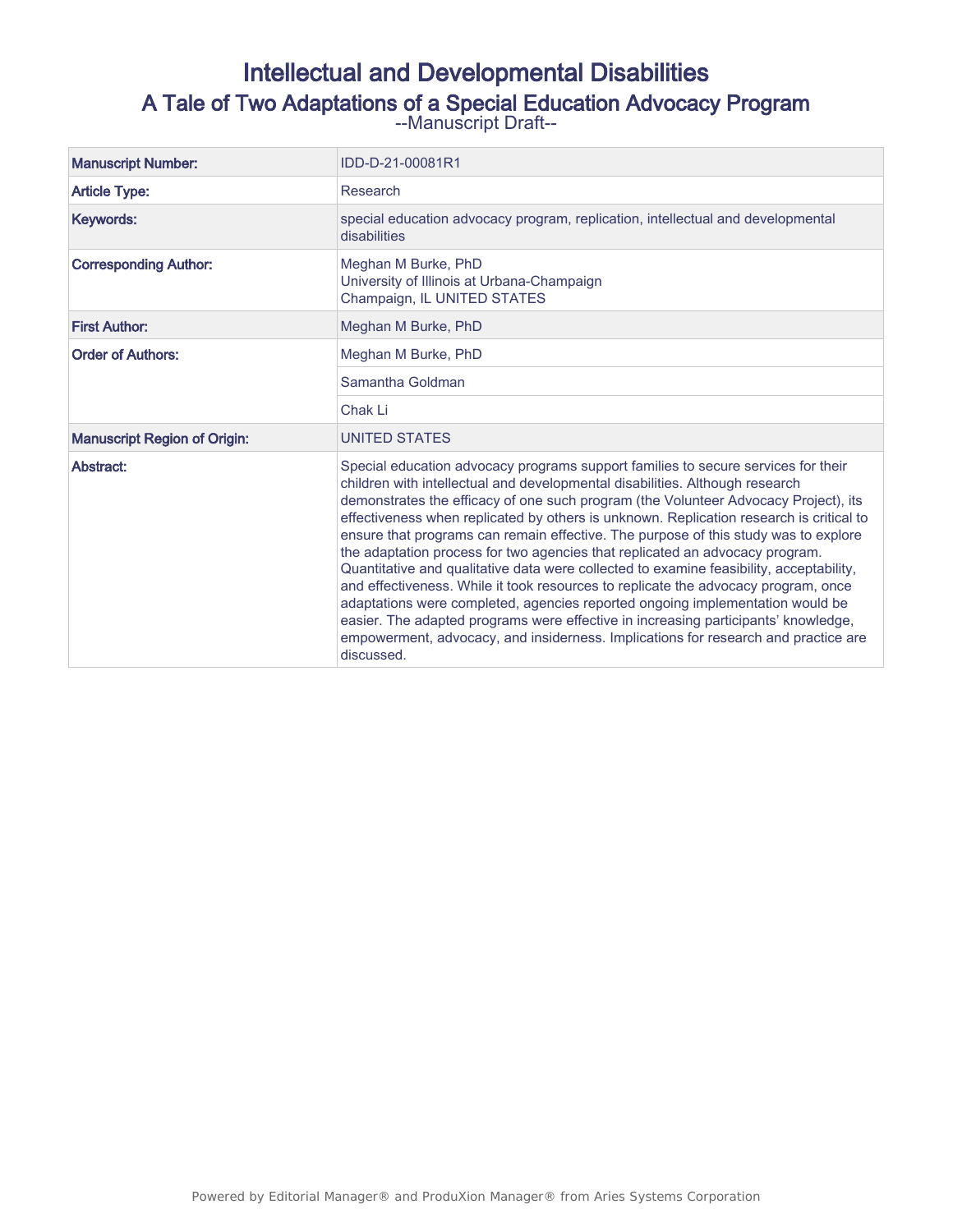**A Tale of Two Adaptations of a Special Education Advocacy Program**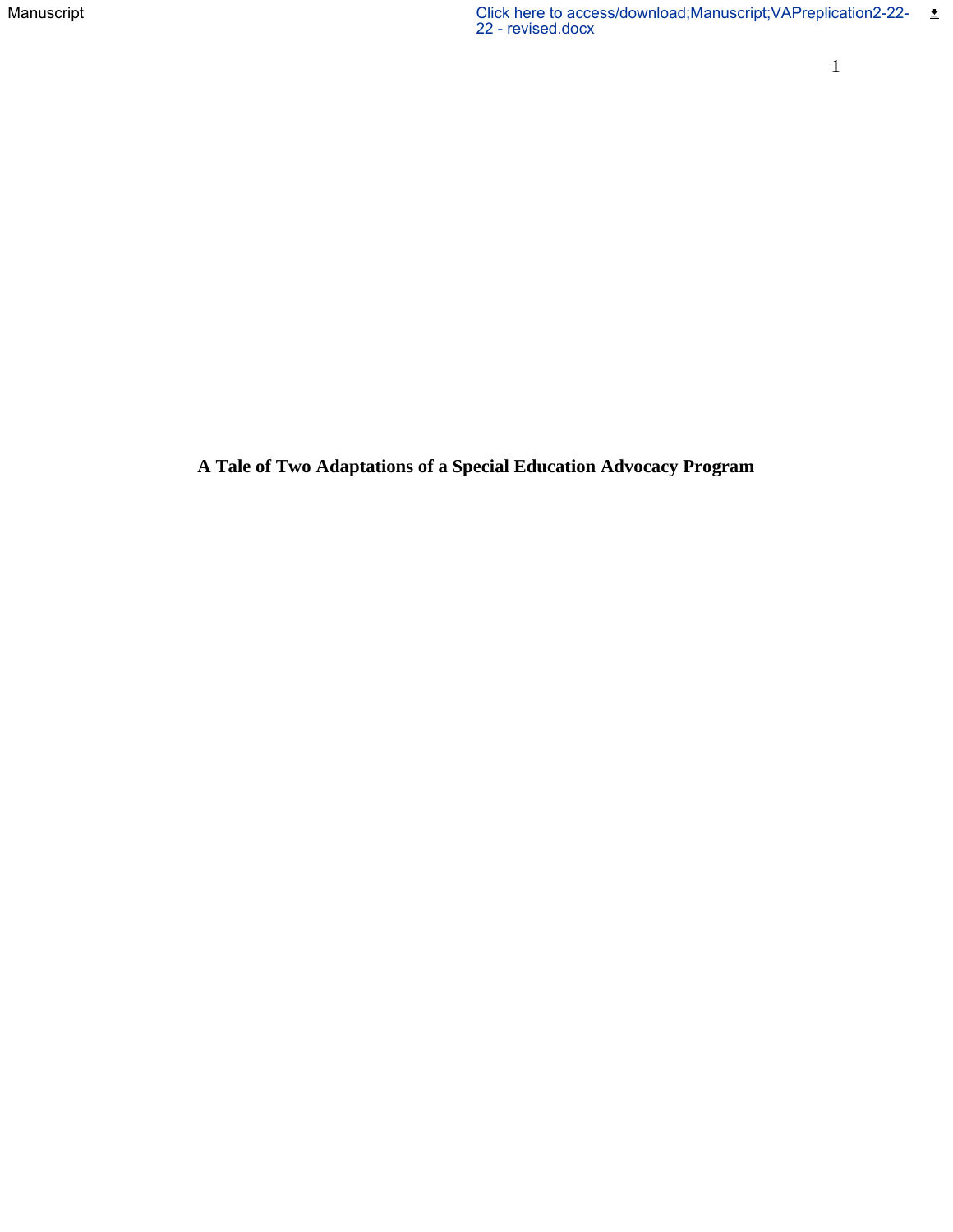#### **Abstract**

Special education advocacy programs support families to secure services for their children with intellectual and developmental disabilities. Although research demonstrates the efficacy of one such program (the Volunteer Advocacy Project), its effectiveness when replicated by others is unknown. Replication research is critical to ensure that programs can remain effective. The purpose of this study was to explore the adaptation process for two agencies that replicated an advocacy program. Quantitative and qualitative data were collected to examine feasibility, acceptability, and effectiveness. While it took resources to replicate the advocacy program, agencies reported ongoing implementation would be easier once adaptations were completed. The adapted programs were effective in increasing participants' knowledge, empowerment, advocacy, and insiderness. Implications for research and practice are discussed.

*Keywords*: special education advocacy program, replication, intellectual and developmental disabilities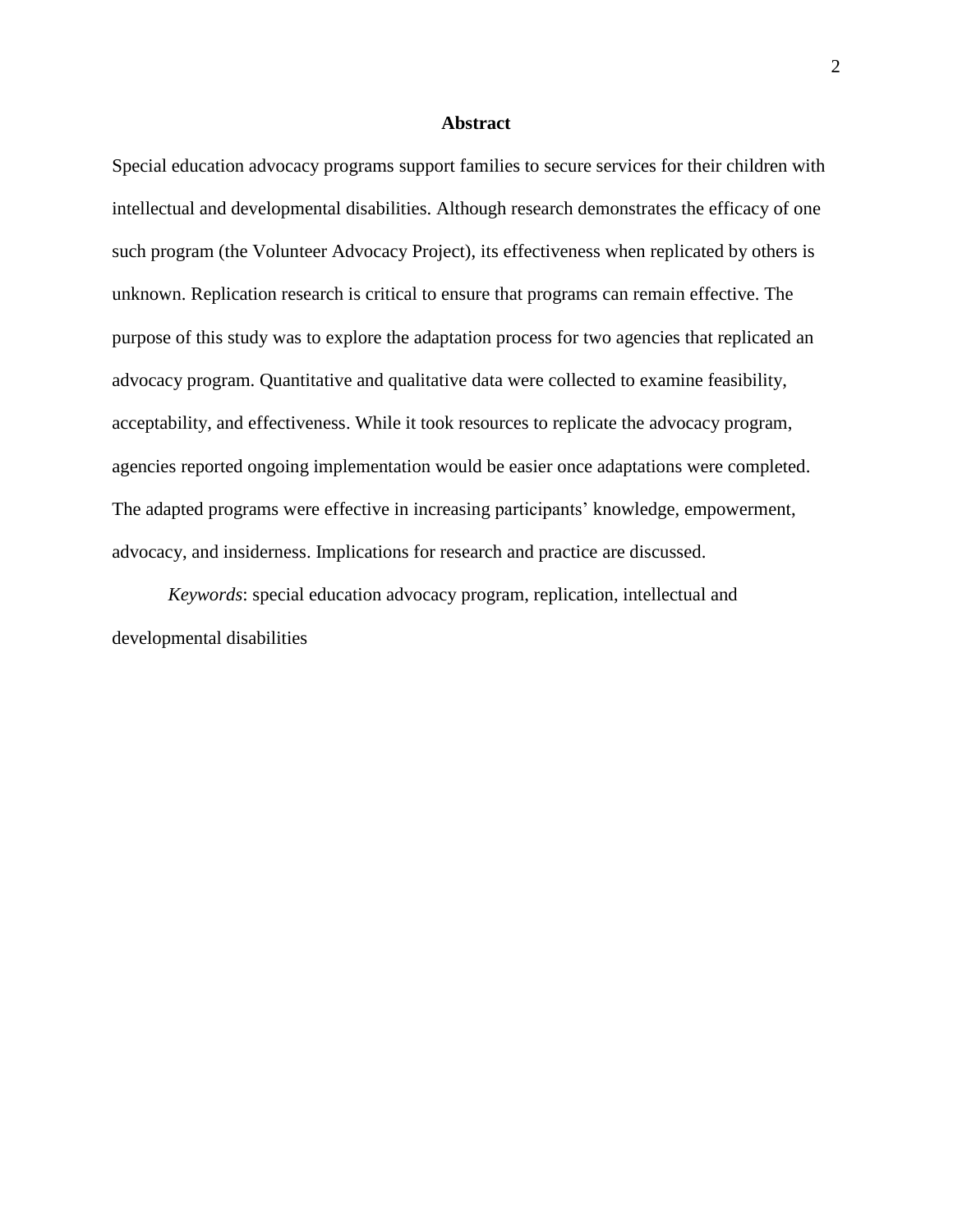#### **A Tale of Two Adaptations of a Special Education Advocacy Program**

Special education advocacy programs are becoming increasingly common (Burke, 2013). Such programs equip individuals to become advocates for families of children with intellectual and developmental disabilities (IDD) in accessing needed school services. Advocates may be necessary when schools are out of compliance with the Individuals with Disabilities Education Act (IDEA, 2004), which remains a common occurrence (Office of Special Education Programs, 2020). Families of children with IDD often experience difficulties in accessing school services, and, accordingly, they may turn to special education advocates for help.

While advocacy programs are becoming more common in the United States, there is little research about their effectiveness (Goldman, 2020), and even less research about how they can be replicated. Although many advocacy programs are offered through state and national disability agencies (e.g., Parent Training and Information Centers; PTI), rarely do such agencies have the funding or resources to support research (Burke, 2016). Currently, only two special education advocacy programs have research demonstrating their effectiveness in developing advocates (Goldman, 2020). One, the Volunteer Advocacy Project (VAP; Burke, 2013), is a program for parents and professionals and the other, the Latino Parent Leadership Support Project (LPLSP; Burke, Magaña, et al., 2016) was designed for Latinx parents of children with IDD. However, neither program has been formally replicated by other groups of researchers or outside agencies.

The VAP is a 36-hour special education advocacy program. The VAP equips individuals, primarily parents of students with disabilities, with knowledge about their special education rights and non-adversarial advocacy skills. The VAP has been offered in-person and synchronously via videoconferencing. At the conclusion of the VAP, participants agree to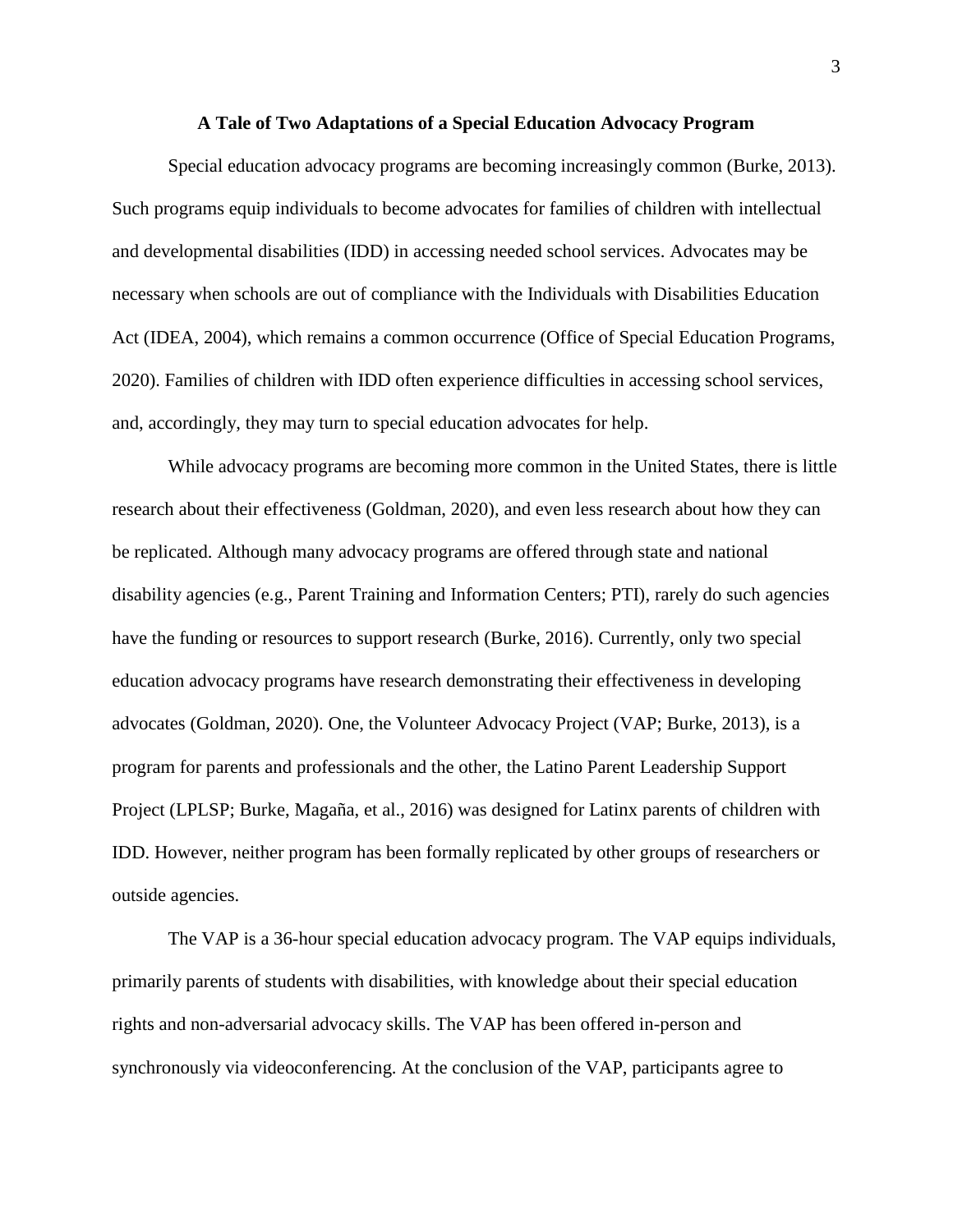advocate, pro bono, for four families of children with disabilities. Prior studies of the VAP have shown its efficacy in improving special education knowledge (Burke, Goldman, et al., 2016; Burke et al., 2019), advocacy comfort (Burke, Goldman, et al., 2016), and empowerment (Goldman et al., 2020). Other studies suggest that the VAP may impact grit (Goldman et al., 2019) and insiderness within the disability community (Author, submitted). Research has also shown that VAP participants support other families of students with disabilities following the program (Goldman et al., 2017).

Unfortunately, there are no studies of replications of the VAP or other advocacy programs (Goldman, 2020). While the initial research about the VAP has shown its efficacy, the next step is to examine feasibility and effectiveness in VAP replications when applied in the real world—including by agencies in other states. Indeed, for the VAP to be applicable across a range of individuals, it must be adapted and tested in multiple replications (Valdez et al., 2013). The purpose of this study was to examine the replication of the VAP with respect to feasibility, social validity, and intervention outcomes.

At the most basic level, it is critical to examine the feasibility of an intervention. When considering the feasibility of a replication, it is important to understand the ease or difficulty with which an agency can implement the replication. Unfortunately, there are no feasibility studies of replications of advocacy programs (Goldman, 2020). However, in a feasibility study of the VAP, attendance was high ( $>80\%$ ), attrition was low ( $<10\%$ ), and more than 81% of participants reported they were "very satisfied" with the VAP (Burke, Mello, & Goldman, 2016). While this study answered questions about the feasibility of the VAP, it did not address feasibility with respect to replicating the VAP. For purposes of replication, we need to identify the factors which ease and occlude implementation for other agencies.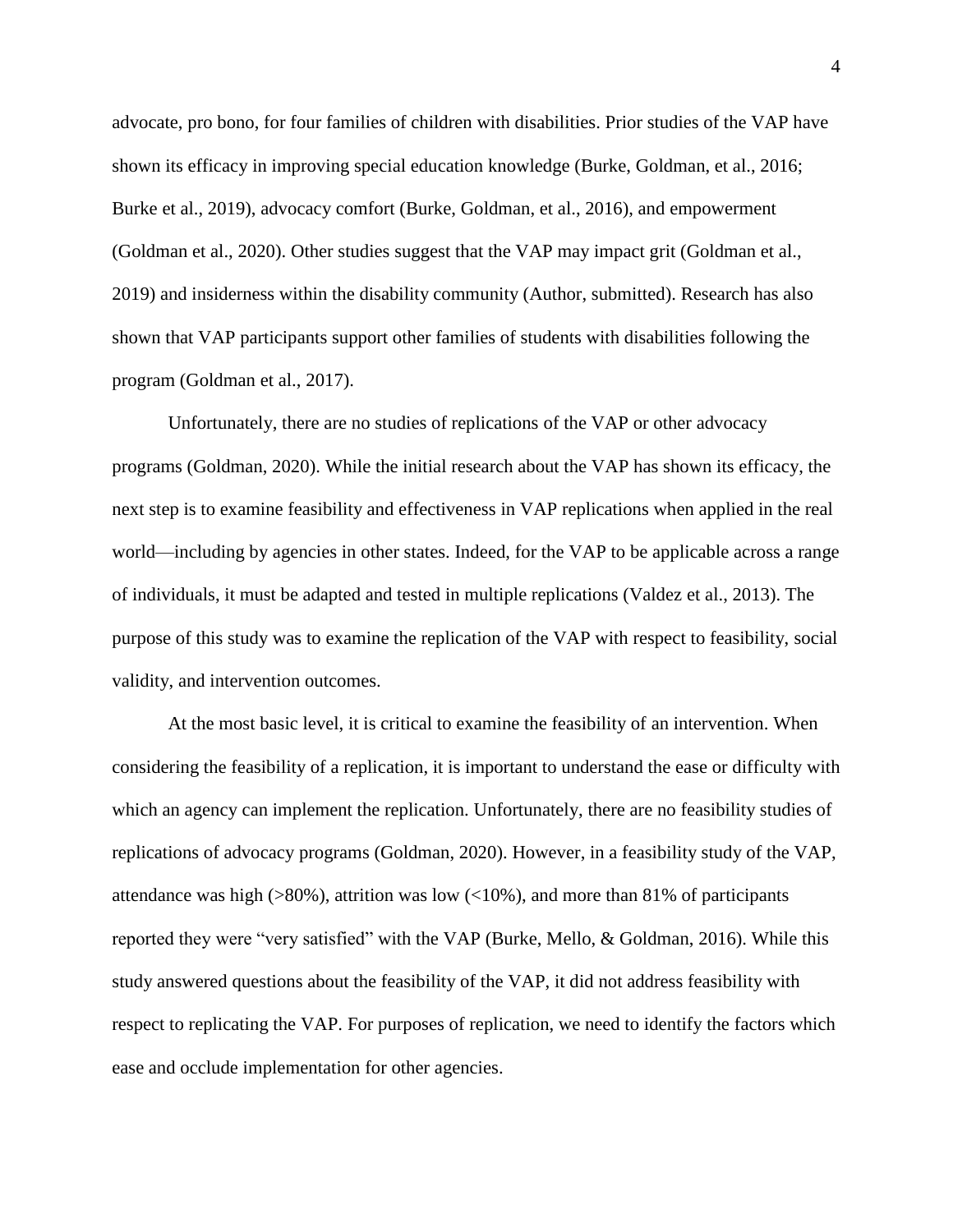Even if an intervention is feasible for an agency, it may not be effective if it is not a good fit for the population. In nearly all circumstances, exact replication is not possible; every context is unique, and adaptations are almost always needed (Morrison et al., 2009). The "goodness of fit" between the intervention components and the context (e.g., characteristics of the participants and the community) has long been accepted as critical for effectiveness, particularly for interventions that support families of individuals with IDD (e.g., Bailey et al., 1986; Moes  $\&$ Frea, 2002). Interventions should be both feasible (i.e., able to be implemented with fidelity) and adapted to be contextually appropriate for participants (McLaughlin et al., 2012). For a replicated intervention to be effective, those involved should be satisfied with the intervention itself, as well as the outcomes achieved. If an intervention is a good fit, then implementers and participants will be more likely to consider the intervention and its outcomes to be acceptable.

Along with feasibility and social validity, it is also important to examine intervention outcomes. Given that adaptations almost always must be made in a replication study (Morrison et al., 2009), it is important to test whether the adapted version is similarly effective to the original intervention. Often, an intervention may be effective in a tightly controlled efficacy trial only to be found ineffective when applied in the "real world" (Elliot & Mihalic, 2004). In addition to evaluating outcomes from prior intervention research, replication studies should expand the definition of "effectiveness" to include whether implementers would continue to conduct the adapted intervention. If an intervention is feasible and adapted to be a good fit for an organization, a positive outcome should include long-term implementation.

In this project, we address this need by evaluating two replications of the VAP. Specifically, we had three research questions: (1) What are the barriers and supports in replicating the VAP?; (2) What adaptations are needed for the VAP?; and (3) What is the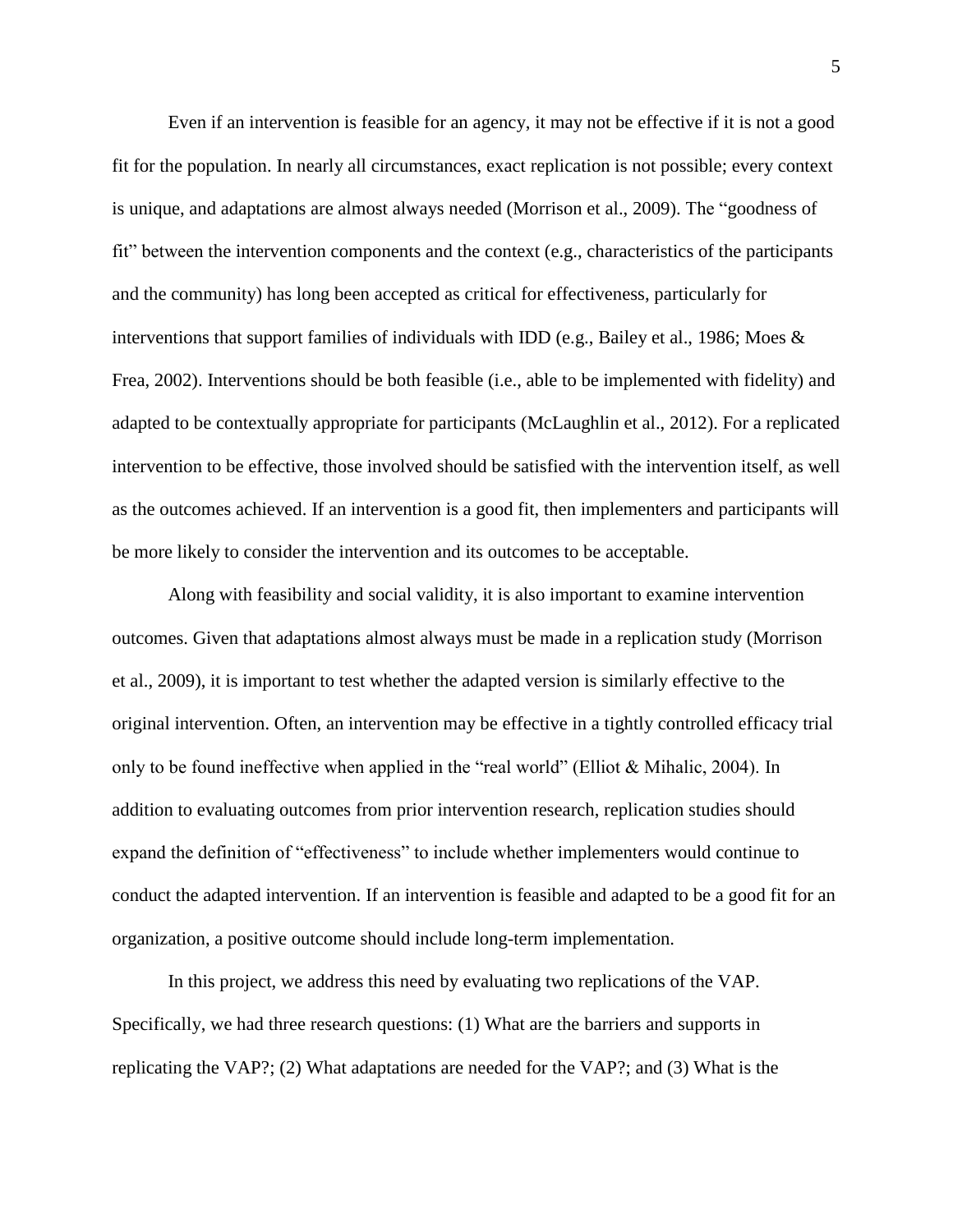effectiveness of the adapted VAP in the replications? Data from two case studies were used to answer these research questions.

## **Method**

## **Participants**

Two community-based agencies adapted the VAP for this study. One agency is in the Northeastern part of the U.S. The "Northeastern agency" serves Korean families of children with disabilities and is a federally-funded Community Parent Resource Center (CPRC). With nine employees, the Northeastern agency also provides support to siblings of individuals with disabilities and adults with disabilities. The other agency is located in the Southeastern part of the U.S. The "Southeastern agency" serves their entire state and is a federally-funded PTI. The Southeastern agency also provides parent-to-parent support for families as well as information about healthcare. Both agencies are primarily staffed by parents of individuals with IDD.

The only inclusionary criteria for the VAP participants were to be parents of children with disabilities and to commit to attending the VAP along with completing the research procedures. Altogether, 22 participants completed adapted versions of the VAP. Specifically, 12 participants completed an adapted VAP at the Northeastern agency and 10 participants completed an adapted VAP at the Southeastern agency. Across the agencies, most participants were married (86.36%). More than half of the participants (68.18%) reported having college degrees; 72.73% of the participants reported having annual household incomes above \$70,000. All participants at the Northeastern agency were Asian. At the Southeastern agency, 70% of the participants were White and the remainder were Latinx. Concerning the types of disabilities of the participants' children, many (68.18%) had autism. See Table 1.

#### **Procedures**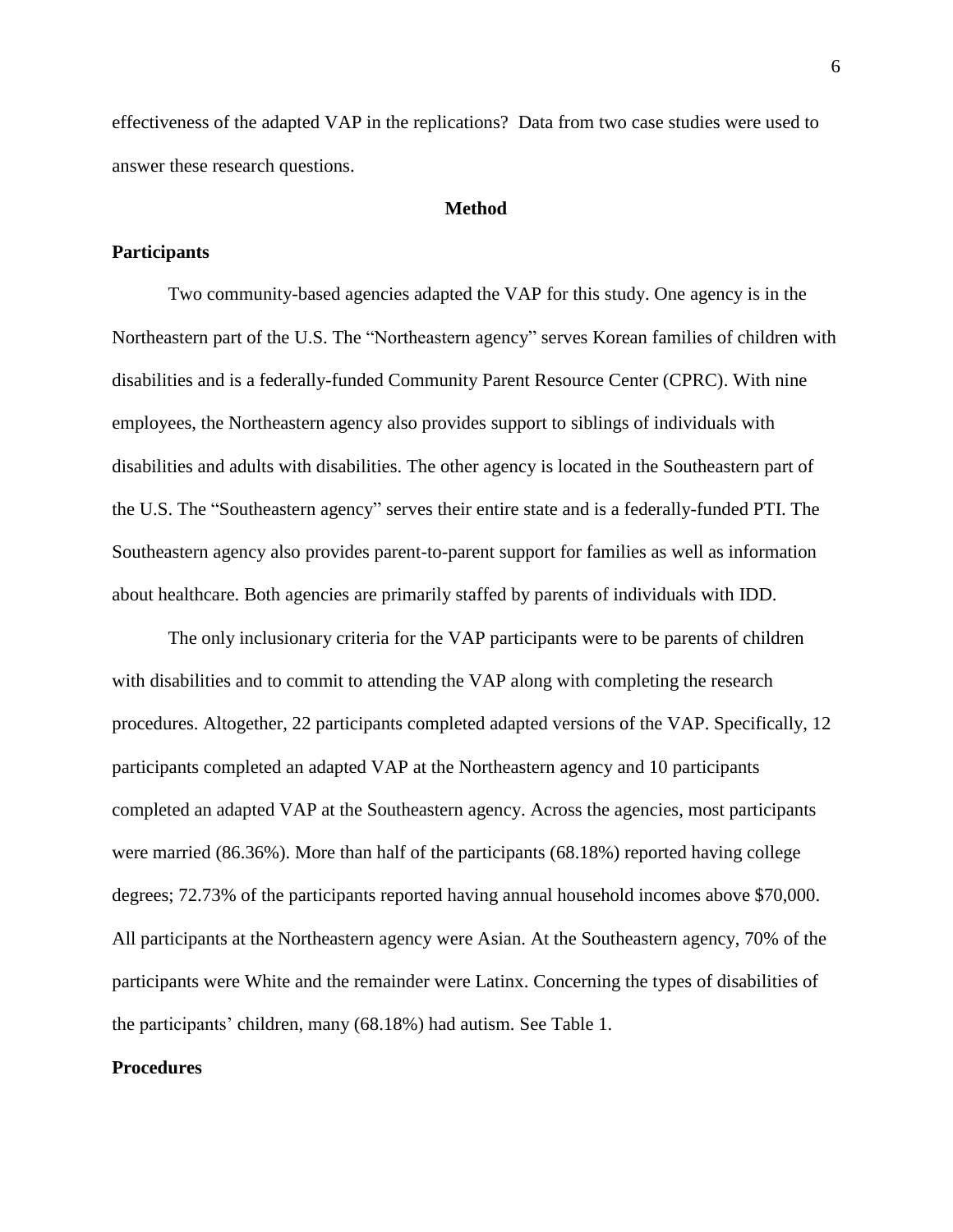The Family Support Research and Training Center held a request for proposals for agencies interested in adapting the VAP. Nineteen agencies applied for the funding. A team of experts in family support interventions reviewed the proposals. Three agencies were selected for funding. However, one agency was not able to participate in the adaptation due to being shortstaffed. Thus, for this study, we share the findings of the remaining two agencies.

### *Support to Adapt and Implement the VAP*

Upon being selected for funding, each agency received a \$5,000 stipend, electronic access to the VAP curriculum, and began conducting individual meetings with the developer of the VAP. Specifically, they met every month to discuss the adaptation process. These meetings were recorded, and the first author took detailed notes. Further, the VAP developer conducted three webinars with all agencies interested in replicating the VAP, even if they had not been selected for funding. These webinars provided generic information about the VAP, its implementation, and suggestions for replication. Each agency received electronic access to the measures (e.g., formative evaluations) and study procedures (e.g., consent forms for VAP participants). The Northeastern agency translated the VAP and research materials into Korean. Because of the large number of materials that needed translation, the first author's research team helped translate the research measures for the agency (see below).

#### *Structure of the VAP*

The VAP includes 36 hours of instruction with topics ranging from evaluations and eligibility, individualized education programs, behavior intervention plans, discipline, assistive technology, non-adversarial advocacy, and procedural safeguards. For each topic, the VAP curriculum includes a PowerPoint, case studies, and role-play scenarios (Burke, 2013). Thus, during the VAP, participants receive didactic instruction as well as engage with case studies and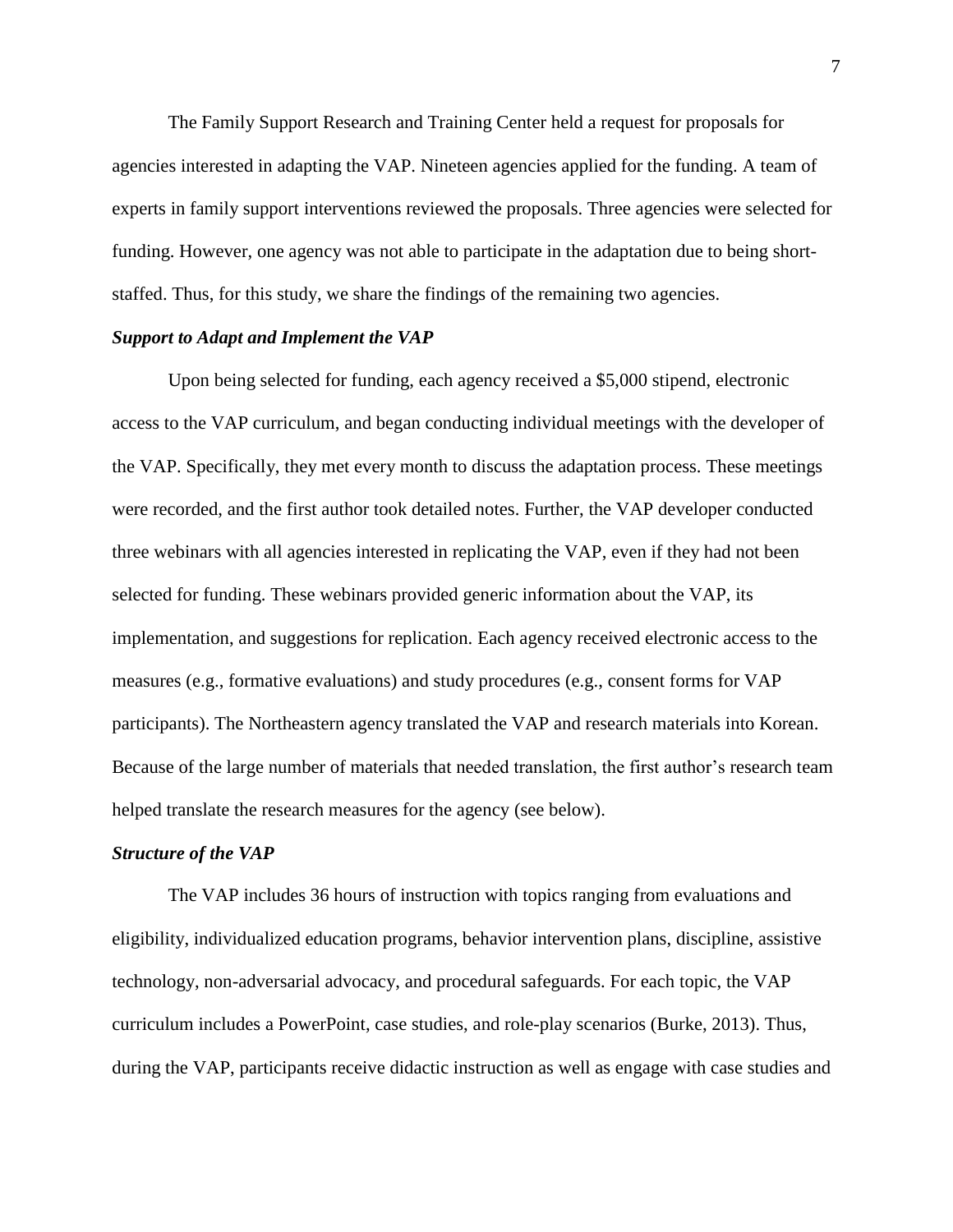role-play activities. All materials were shared electronically with the agencies.

## *Recruitment and Data Collection for the VAP*

To recruit participants for the VAP, each agency relied on social media, e-mail blasts, flyers, and word-of-mouth. As each agency recruited participants, the participants were sent an electronic pre-survey to complete. Once recruitment was complete, both agencies implemented the VAP. Although each agency structured the VAP differently, all participants received a total of 36 hours of instruction (see Table 2). At each VAP session, the facilitator completed a fidelity checklist. At the end of each VAP session, each participant electronically completed a formative evaluation. At the conclusion of the VAP, each participant electronically completed a summative evaluation and a post-survey (identical to the pre-survey). Each participant received a \$10 Amazon gift card after completing the post-survey.

After conducting the VAP, agency representatives completed a semi-structured phone interview with the second author who was not part of the replication process but was a former VAP coordinator. This allowed the agency representatives to share their feedback with someone with an outsider perspective of the replication, but an in-depth understanding of the VAP. Three staff members who were involved in the implementation of the VAP at the Northeastern agency participated in the interview. The Executive Director of the Southeastern agency completed the interview independently and shared feedback she had solicited from two staff facilitators. Each interview lasted approximately 45 min and was audio-recorded and transcribed.

#### **Measures**

The following qualitative and quantitative measures were used to answer our three research questions.

#### *Interview Protocol*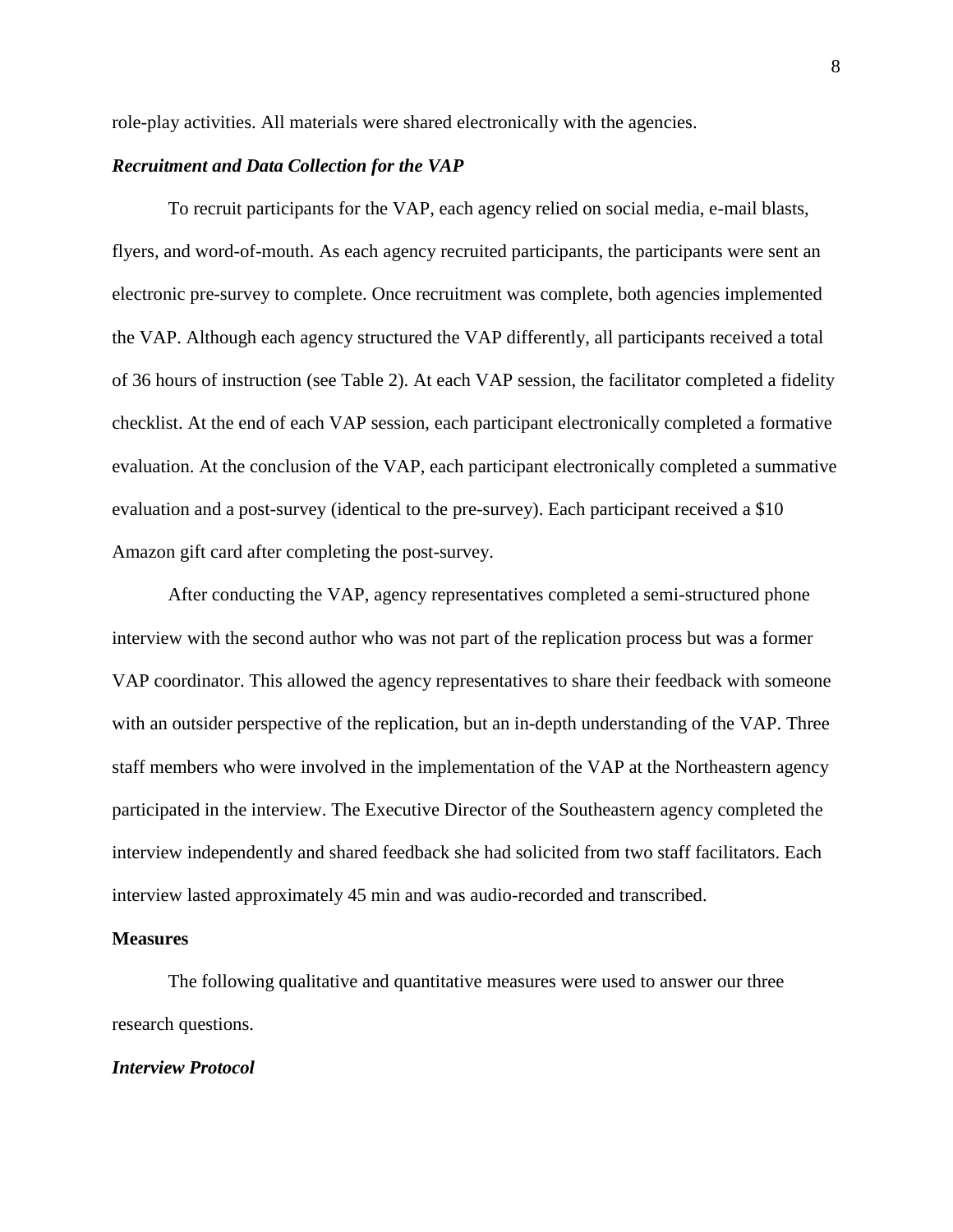A semi-structured interview protocol was created to understand the adaptation and technical assistance process from the agencies' perspectives. We developed this protocol based on a review of the literature about intervention adaptations (e.g., Bowen et al., 2009) and literature focused on the feasibility of the VAP (e.g., Burke, Mello, et al., 2016). We also incorporated the first and second authors' experiences conducting the VAP. The interview protocol included grand-tour questions (e.g., "Tell me about how you implemented the VAP at your organization- what did it look like? Walk me through the process.") as well as an outline to help the interviewer address key topics aligned with our three research questions (e.g., resources, processes, organizational supports, key components). The interview was independent of the evaluation and survey measures completed by parent participants; the interview data were used to answer all three research questions. Representatives from both agencies participated in the interviews.

### *Acceptability of Adaptations: Formative and Summative Evaluations*

Evaluations were created by the first author before the beginning of the VAP's initial implementation in 2008 (Author, 2016). For formative evaluations, participants indicated their satisfaction with each session on a 4-point Likert scale ranging from (1) very dissatisfied to (4) very satisfied. The summative evaluation was comprised of 27 questions about satisfaction with the entire VAP. Close-ended questions were answered on Likert scales. For example, a closeended question about satisfaction with the VAP was rated on a 4-point Likert scale ranging from (1) not at all satisfied to (4) highly satisfied. Formative and summative evaluations were completed electronically and were used to answer our second research question regarding the acceptability of VAP adaptations from the participants' perspectives.

#### *Effectiveness of Adapted VAP: Pre- and Post-Survey*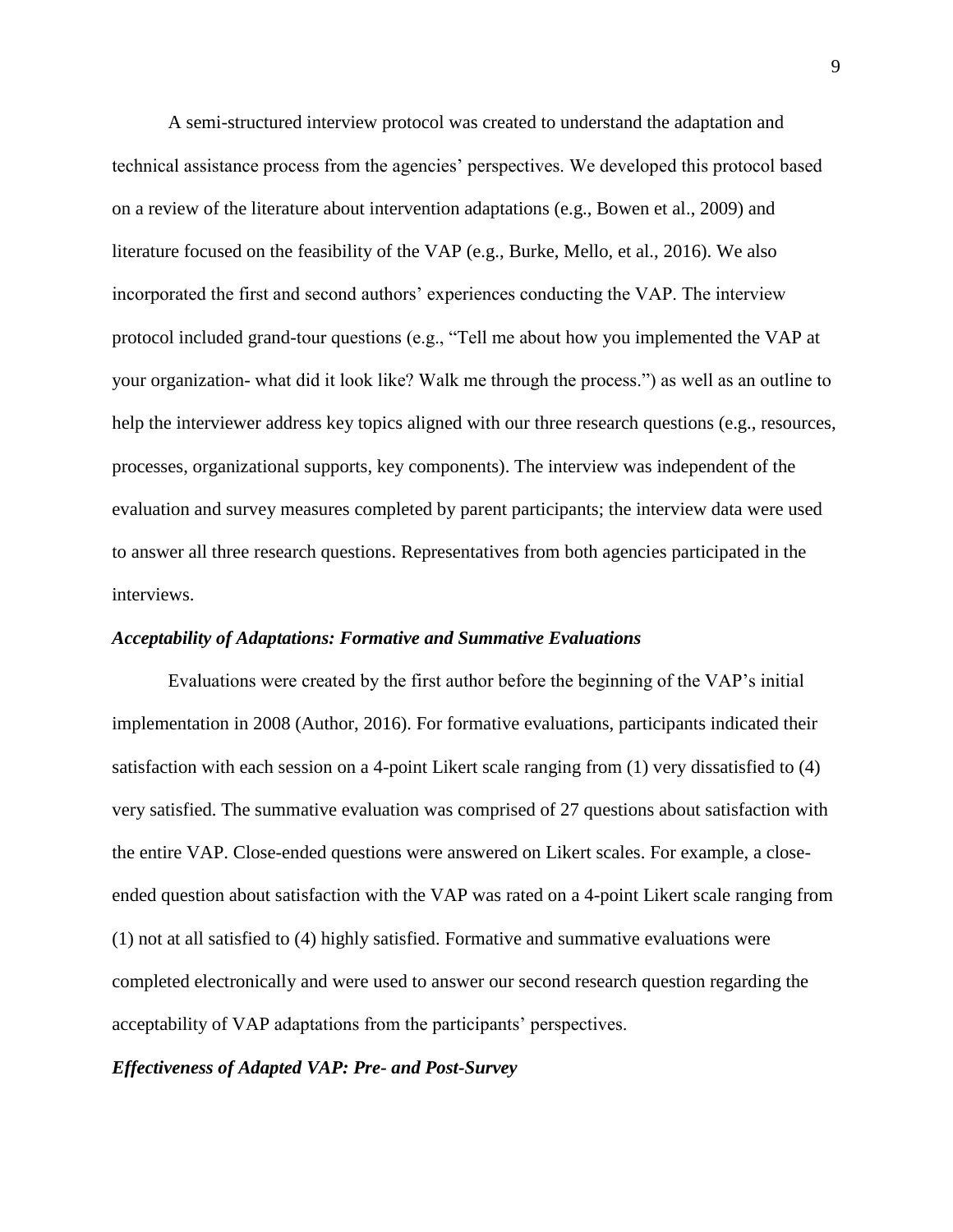The pre- and post-surveys were administered electronically and consisted of six main sections with measures used in previous studies about the VAP. Unlike the formative and summative evaluations which focused on acceptability, the pre- and post-surveys were focused on intervention outcomes of the adapted VAP. If interested in the measures, please contact the author.

**Special Education Knowledge.** Comprised of 10 multiple choice items about federal special education law, this scale has strong reliability with parents of children with disabilities (e.g. the Kuder–Richardson coefficient was .72; Burke, Magaña, et al., 2016). For example, participants were asked: 'How long can students be removed from the school without receiving services?' Each item had four response options, only one of which was correct. The sum of the correct items was used in the analyses. In this study, the Kuder–Richardson was .54 at the presurvey and .69 at the post-survey.

**Family Empowerment Scale**. The Family Empowerment Scale (FES) includes 34 items relating to three subscales: family, community, and services (Koren et al. 1992). For this study, only the community subscale was used; the community subscale has 10 items, each rated on a scale from 1-5. For example, participants were asked the extent to which they agreed with this statement: "I feel I can have a part in improving services for children in my community". Previous studies have shown high reliability (.88, Huscroft-D'Angelo et al., 2018). In this study, reliability was high at the pre-survey (alpha = .85) and at the post-survey (alpha = .93).

**Disability Insiderness**. Gauging the extent an individual feels a sense of belonging to the disability community, this is a 10-item scale with each item rated on a 5-point Likert scale (Author, submitted). Sample items included: "To what extent do you feel that you are an 'insider' in the disability community in your local area?". In a prior study with parents of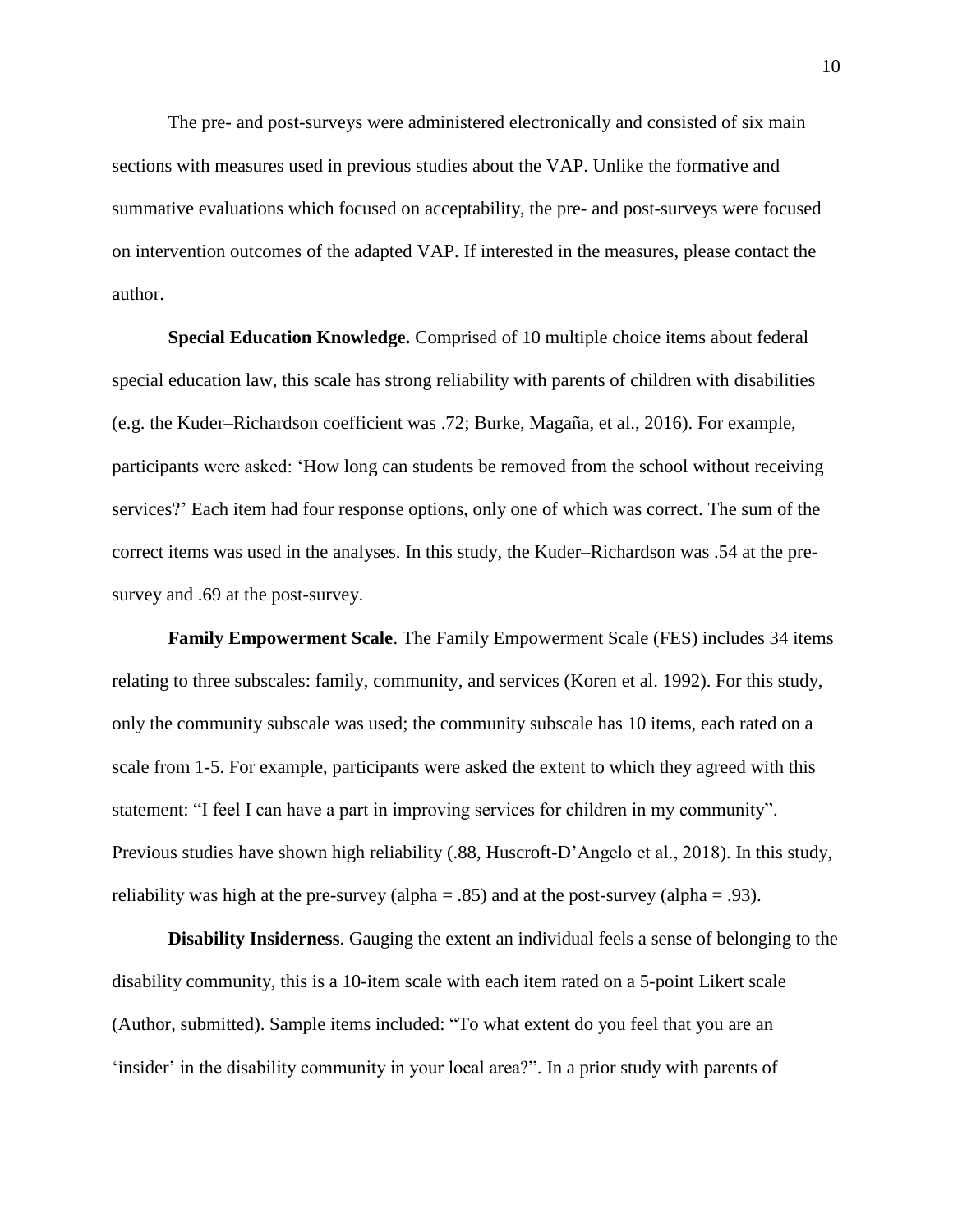individuals with disabilities, this scale had high reliability (alpha  $= .88$ , Author, submitted). In this study, the Cronbach's alpha was .94 at the pre-survey and .96 at the post-survey.

**Comfort with Advocacy**. The Comfort with Advocacy Scale consists of 10 questions rated from 1 (not at all) to 5 (excellent) (Burke, Goldman, et al., 2016). Sample items include: "How well are you able to communicate effectively with the school?" The measure has high reliability (alpha = .75, Burke, Goldman, et al., 2016). In this study, the Cronbach's alpha was .91 at the pre-survey and .94 at the post-survey.

**Advocacy Role Identity**. A five-item measure of volunteer role identity (Callero, 1985) was used to measure the extent to which participants identified as advocates. These items were rated on a 5-point Likert scale from (1) strongly disagree to (5) strongly agree*.* Items included: "I would feel at a loss if I had to give up advocacy". In prior a study measuring advocate role identity, the scale had acceptable reliability (.62, Goldman et al., 2017). In this study, the reliability was acceptable (alpha = .50 at pre-survey, .50 at post-survey).

**Grit**: **Consistency and Perseverance**. The Short Grit Scale (Duckworth & Quinn, 2009) is an eight-item measure to examine one's disposition and patience for long-term goals. It has two subscales: consistency (a sample item is "New ideas and projects sometimes distract me from previous ones") and perseverance (a sample item is "I am diligent"). Each item was rated on a 5-point Likert scale. Prior studies show high reliability (alpha = .73, Vela et al., 2015). In this study, Cronbach's alpha was .86 (pre-survey) and .75 (post-survey) for consistency. With respect to perseverance, the alphas were also high (.87 at the pre-survey, .88 at the post-survey).

## **Data Analysis**

Multiple data sources were included in this study. Specifically, we analyzed qualitative and quantitative data and then synthesized the results to answer our three research questions.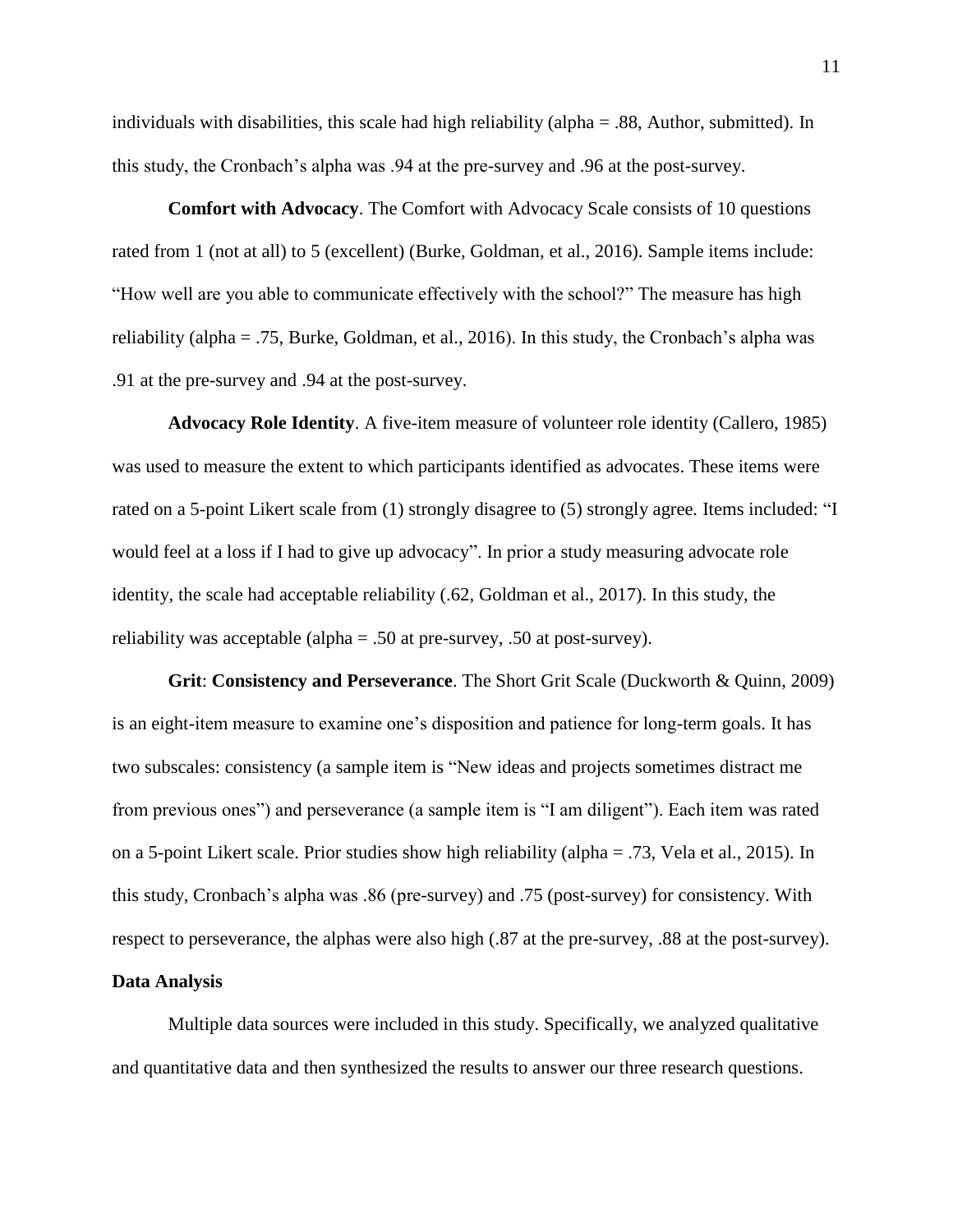## *Qualitative Data Analysis*

After proofreading the transcripts of the interviews and listening to the audio recordings, a series of steps were followed to code and analyze the data in adherence to collaborative qualitative analysis (Richards & Hemphill, 2018). First, open and axial coding were used to identify patterns related to each agency person's perspectives of the feasibility (e.g., time, effort), acceptability (e.g., agreement with content, material adaptation), and effectiveness of the program (e.g., empowerment, special education knowledge). The second and third authors independently coded each transcript line-by-line, utilizing a constant comparative method (Krueger & Casey, 2009; Savin-Bader & Major, 2013). Then, the coders met to review and compare codes, discussing differences and agreements. This iterative process continued until both coders came to a consensus on the main themes and sub-themes that emerged from the data related to feasibility, acceptability, and effectiveness to answer our three research questions.

**Trustworthiness.** To promote trustworthiness, the transcripts were triangulated with data from each agency's application to conduct the VAP, field notes collected during the interviews, agency notes documented by agencies and shared with the interviewer, and notes from technical support meetings. Researcher triangulation was also performed to control for analysis drift. For example, coders sought out areas of disagreement and had discussions until agreement was reached during data analysis.

#### *Quantitative Data Analysis*

There were no missing data in the dataset; all participants completed the pre-survey, postsurvey, formative evaluations, and summative evaluations. Further, all data were normally distributed. To examine the social validity of the adapted VAP, frequencies were calculated for the formative and summative evaluation data. To examine the effectiveness of the adapted VAP,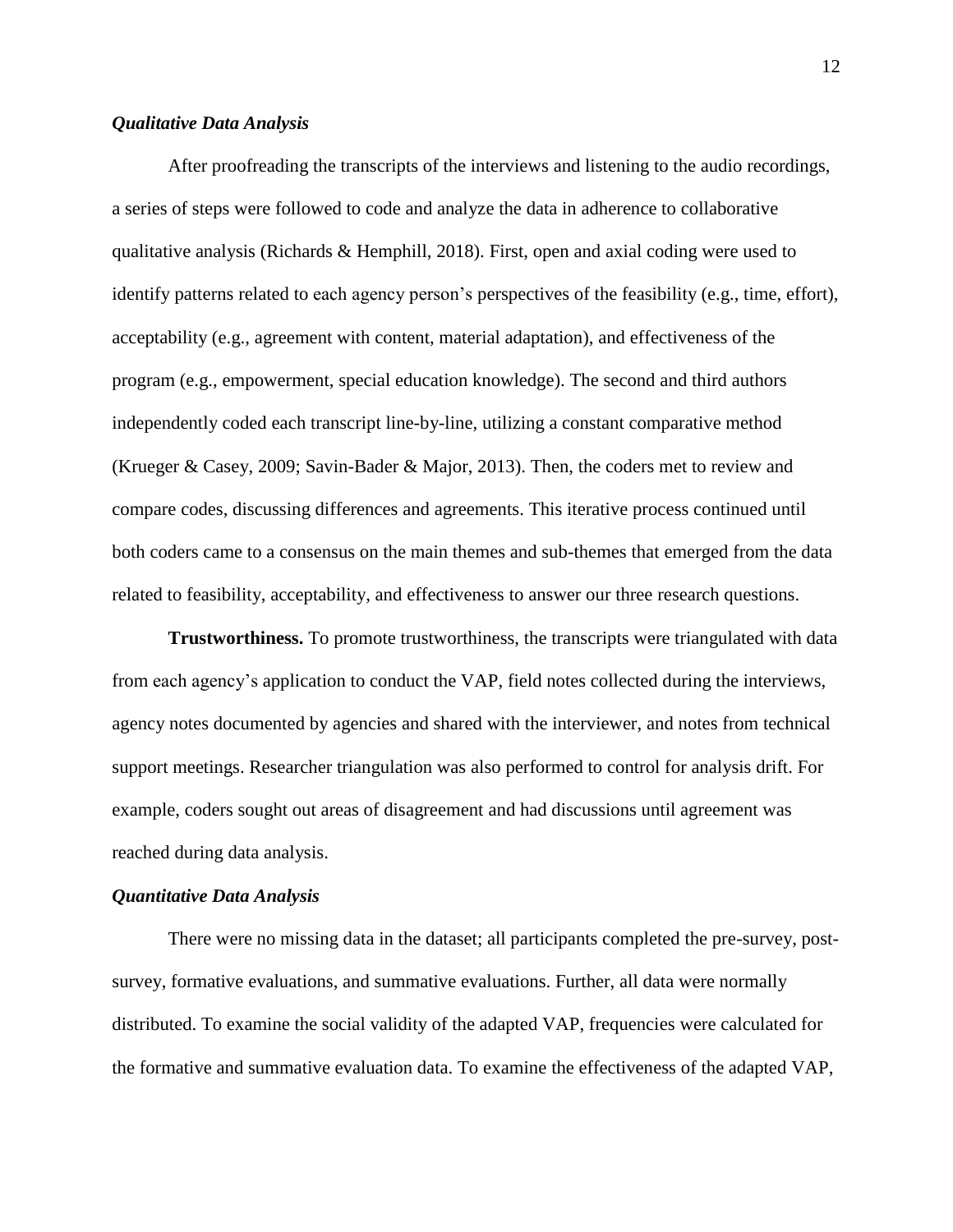paired t-tests were conducted between the pre- and post-survey measures. Effect sizes were calculated by Cohen's *d*.

#### **Results**

### **Barriers and Supports to Replicating the Program**

Both agencies implemented the VAP with 100% fidelity. However, both identified some similar concerns related to the feasibility of implementing the VAP. Staff from the Northeastern and Southeastern agencies noted that implementation of the VAP required more work—and took more time—than they were prepared for when they began the project. In particular, they spent significant time and resources updating materials to be state-specific. Although this was considered to be a valuable exercise since these facilitators would eventually have to educate others on this content, it was time-intensive. Both agencies suggested setting a more realistic expectation of the time commitment. A staff person from the Northeastern agency suggested to:

…figure out what are the actual hours spent… actual hours updating… In our case, we pretty much developed our own, almost everything… So, I thought it is very good to inform you about that because that was kind of [a] major barrier for us—time-consuming in terms of preparing the presentations.

Immediately after highlighting this challenge, the staff person from the Northeastern agency said, laughing, "So, that means we are totally ready for the next VAP!" Despite this barrier, facilitators recognized that, once they had invested the time and resources to update materials, it would require much less work to conduct the VAP again in the future.

Related to the need to update instructional materials to be state-specific, staff from both agencies shared that certain organizational conditions are necessary for an agency to replicate the VAP. The Northeastern agency focused on facilitators (i.e., the individuals who facilitated the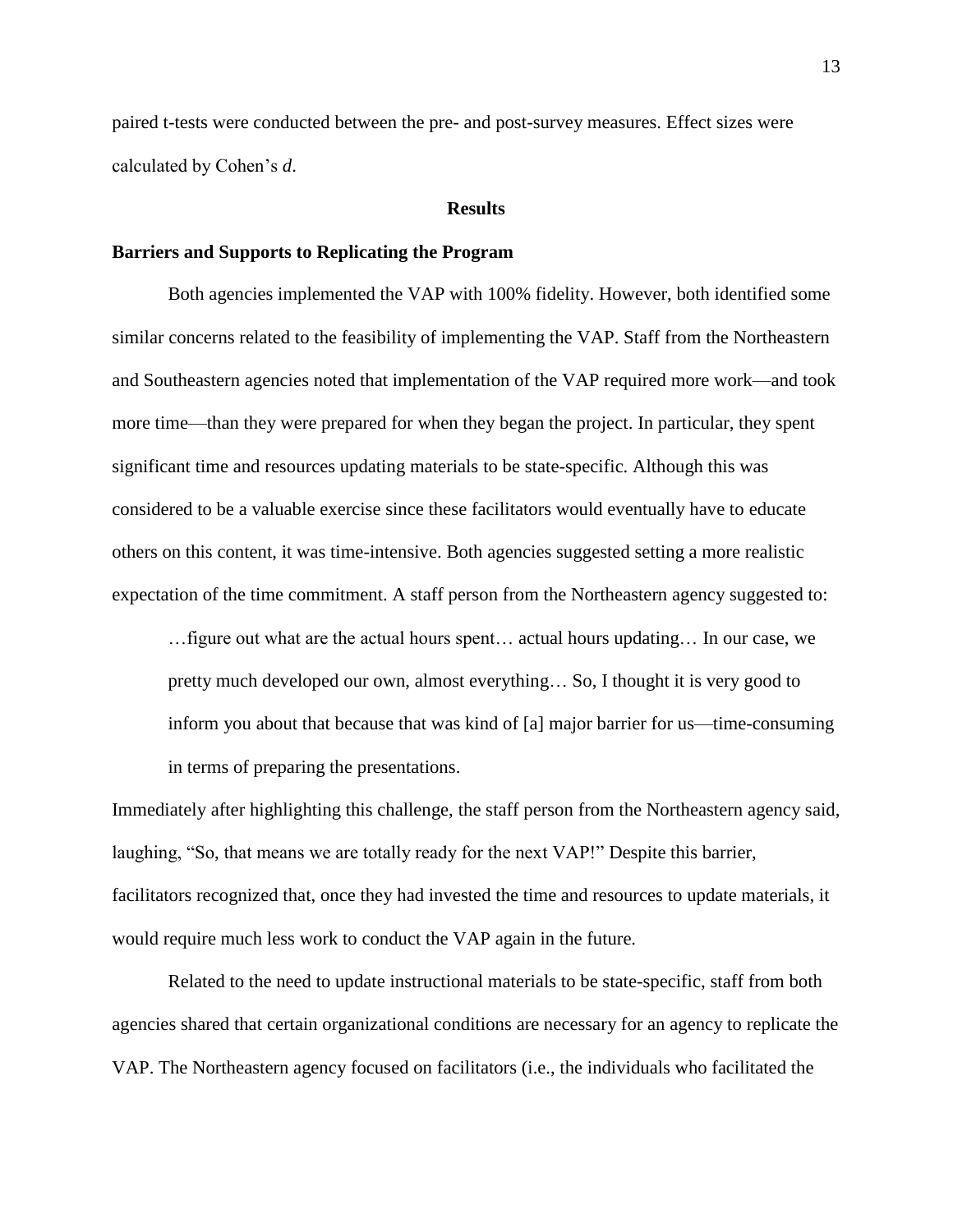VAP sessions)—namely, having sufficient background knowledge about IDEA to accurately update the material and present the content. A Northeastern agency staff person suggested the creation of a technical assistance network to help other agencies identify the correct information, so they do not "…get lost and then work just to disseminate the wrong information to the participant." The director from the Southeastern agency also acknowledged that "everyone has learned through this whole training, even our trainers have learned." However, she also noted that "I feel like that was an advantage to us that we were able to come at a different level." Because of the special education knowledge needed to adapt and facilitate the VAP, both agencies reported that some organizations may struggle to implement the VAP. As the Southeastern agency director explained, "We're just at a better level, I think, to be able to put this [the VAP] out there. I would be like kind of fearful for some smaller organization to try to do this work and still get the results that you intend them to get."

With respect to preparation time and effort, both agencies offered some suggestions. Both agreed that having technical assistance from the VAP developer was a helpful support. The Southeastern agency director preferred individual technical assistance meetings (versus webinars) wherein they could ask specific questions, "cause each organization that was selected was probably gonna be doing it differently anyway." In contrast, the Northeastern agency staff suggested developing a network of agencies implementing the VAP to share resources and to model how to manage the demands of implementation because "the VAP project, you know, the administrators are in [STATE], and those questions directed at the state, the policies or a city, [therefore], you know, we still have to find the resources ourselves to answer those things."

Both agencies also made specific recommendations about organizing and standardizing VAP curricular material across sessions. By improving the organization of the VAP materials,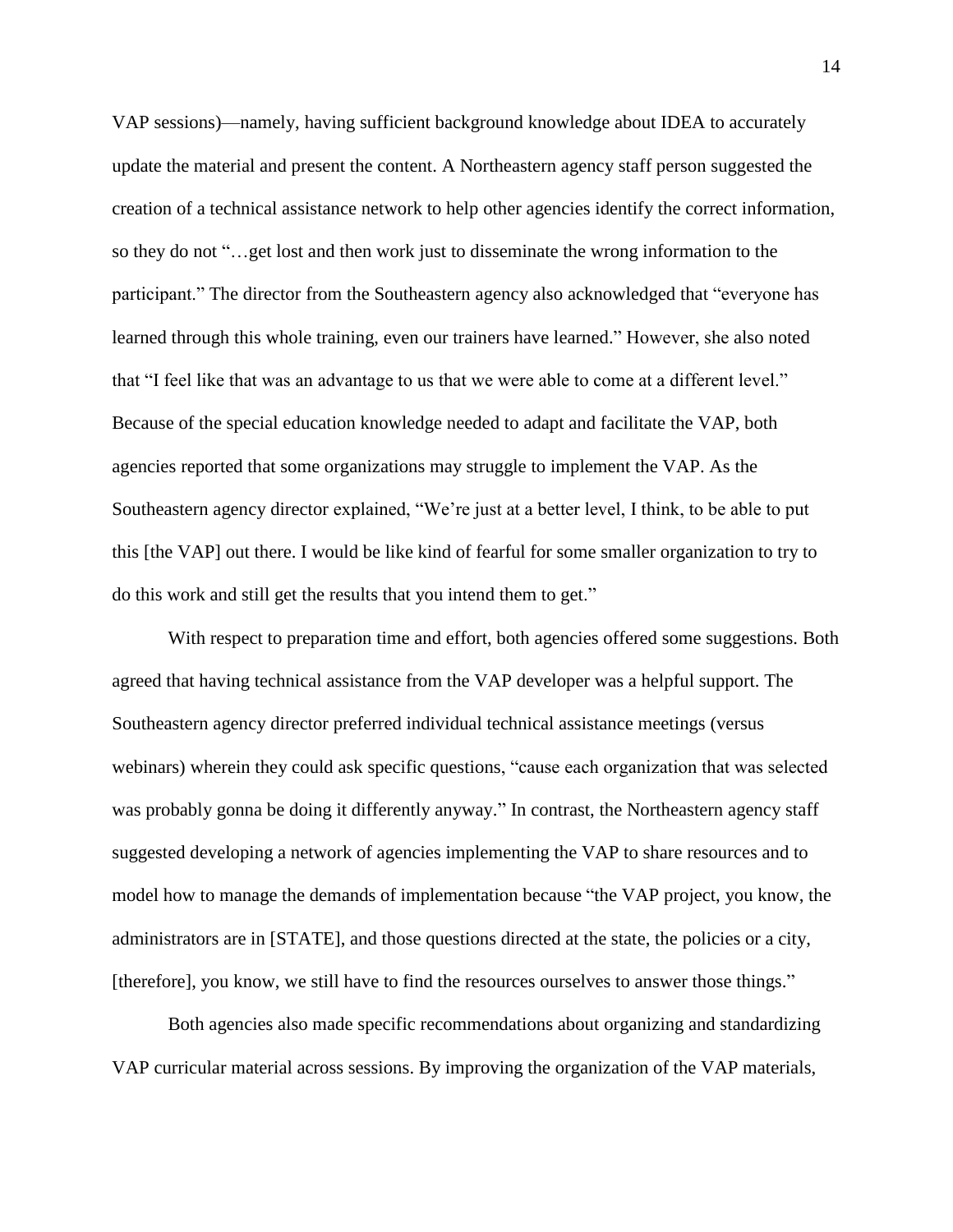the facilitators suggested it would be easier to implement the VAP. For example, VAP session materials were provided to the agencies through Dropbox organized by the VAP developer; however, this impeded the agencies' workflow as it became necessary for them to reorganize everything by session. They also suggested providing supporting resources such as material references/sources, follow-up information to questions, and real-world applications for facilitators. Thus, although some barriers to feasibility were identified, facilitators from both agencies were able to suggest practical solutions to overcome these barriers.

#### **Adaptations to the VAP**

Agency staff adapted the VAP to ensure its effectiveness among their communities. Some of the adaptations were similar across agencies. For example, both agencies assigned multiple staff to prepare materials and facilitate the program, presented the majority of content themselves, and incorporated technology to keep participants engaged and check for understanding of content. See Table 2 for the adaptations.

In contrast, other adaptations were unique, tailored to be a good fit for the agency and community. The Southeastern agency restricted VAP participation to parents of children with disabilities who were already involved in their agency and had prior special education knowledge. The Director reported, "I did not want to just start with random parents that we had not been interacting with initially. So [we] kind of, we switched it a little bit for us." By focusing on familiar participants with special education knowledge, the Southeastern agency was able to make adaptations to the VAP structure. They made some topics "self-reads" and condensed the program to one month (instead of 12 weeks). The Director adapted the VAP to be one month to reduce the potential for poor recruitment and retention: "[If we spread the VAP over 12 weeks] we wouldn't get anybody to sign up for it… people are just way too busy here." Given this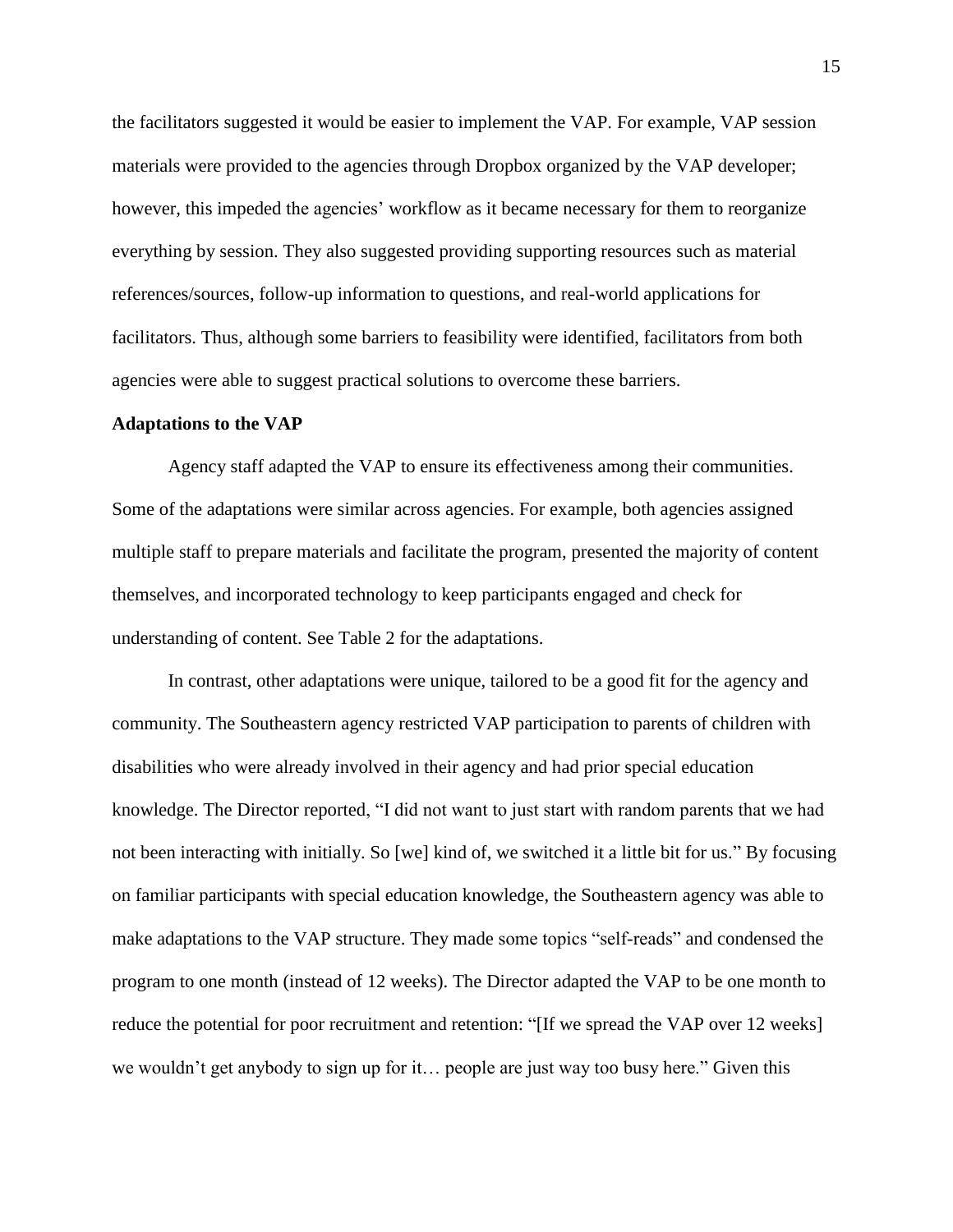adaptation, the agency spent time incorporating review games (e.g., Family Feud, Jeopardy) to ensure participants mastered the content from the "self-reads" and, as the Director reported, "[the games] gives them a little bit of that, you know, feedback, that this [content] is important."

The Northeastern agency translated all VAP materials into Korean because Korean was the primary language of their participants. While this required significant time and resources, it was a needed adaptation. In addition to language, the Northeastern agency made minor changes to the materials and activities. They incorporated a 5-question pre-post "quiz" for each VAP session to ensure that participants were learning the content. The staff mentioned this adaptation multiple times in their interview, highlighting its value for the facilitators and participants:

It would help us focusing on the certain topics that were reflected in the pre/post-test so the presentation objective can be directly aligned while we are instructing with the participant. And then we will be able to see whether or not we were focusing on it [the right content]. We also spend a lot of time figure out what is the right topic, the right question to ask. For us, I think it really helped us, to focusing on what we tried to disseminate through each presentation.

Additionally, the Northeastern agency added a group project to the VAP. Participants met in small groups based on where they lived, discussed the construct of empowerment, and created a poster of their ideas about how to empower themselves and other families. They presented these ideas to the full group the following week. According to a staff person, "Most of the parents told me that they never thought about family empowerment, they haven't heard of family empowerment." Thus, facilitators at this agency were able to identify this topic that would be important for their participants and created time to address it through an interactive project.

Overall, both agencies adapted the VAP to promote the best possible fit for their contexts.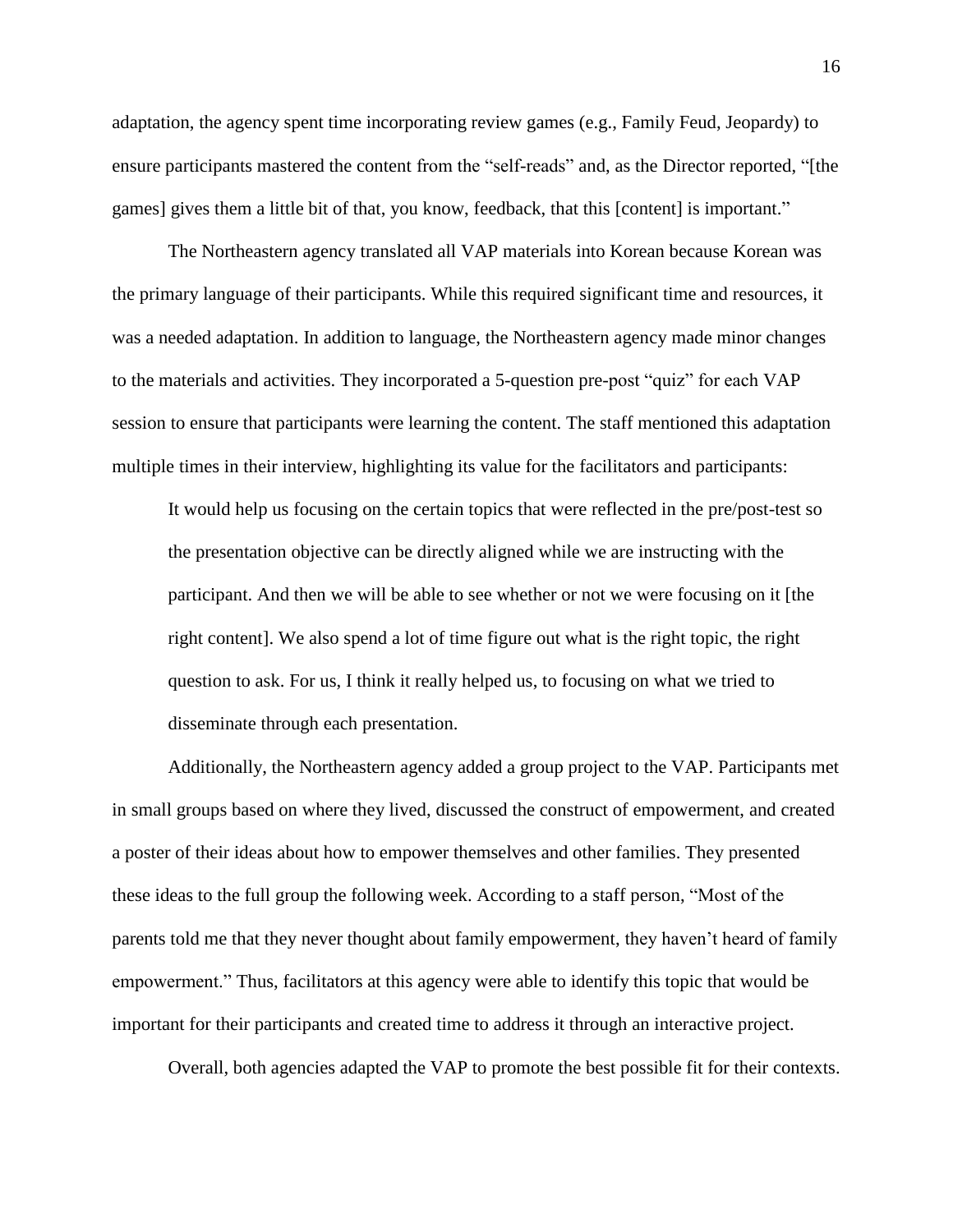The perspectives of participants supported these positive perceptions about the acceptability of the VAP. Across the individual VAP sessions, more than 96.97% (*n* = 256) of formative evaluations indicated that participants were "very satisfied" or "satisfied" with the content provided in individual sessions. Based on the summative evaluations, nearly all participants were satisfied with the VAP overall, including its relevance, sequence, and duration. No differences were noted across agencies. See Table 3.

### **Effectiveness of the VAP Adaptations**

After participating in the VAP, there were significant increases for participants in: special education knowledge, empowerment, comfort with advocacy, and insiderness (*p*'s < .05). When examining each agency separately, however, there were some differences in the effectiveness of the adaptations. Specifically, Northeastern agency participants only demonstrated significant improvements in special education knowledge  $(p = .005)$ . With respect to the Southeastern agency, the participants demonstrated significant increases with respect to: special education knowledge ( $p = .023$ ), empowerment ( $p = .007$ ), comfort with advocacy ( $p = .002$ ), advocacy role ( $p = .042$ ), and insiderness ( $p = .014$ ). See Table 4.

Although quantitative results for the Northeastern agency did not show a change in some outcomes (e.g., insiderness), the staff reported an increased sense of community:

This [sense of community] is the outcome that we really didn't expect. We thought that,

'Oh, we learned this knowledge, we're gonna use this somewhere'. And I thought they're [the participants are] just gonna go away with that… But they became a community.

There is a possibility we can make it [the community] grow and expand out of this. Staff shared that the participants started the VAP thinking about supporting their own children but finished the VAP thinking about systemic change in their community.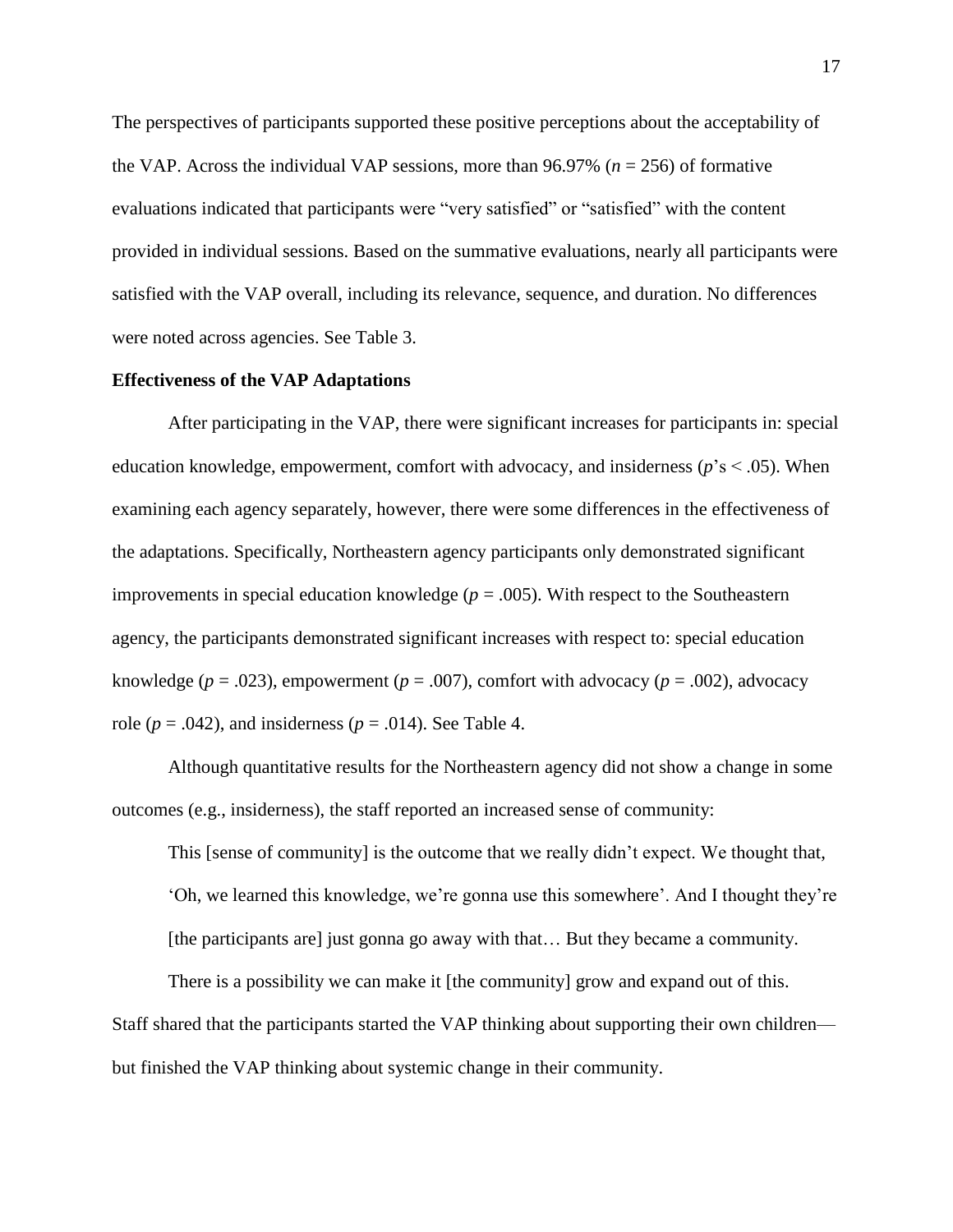Overall, both agencies were positive about adapting and conducting the VAP. They called it a "really good" experience and program, and a "wonderful project" that is "definitely going to help a lot of families here." Both agencies planned to continue providing the VAP in various iterations, especially given the effort already made to tailor the materials. The Northeastern agency Director noted that "It'd be a waste for our community not extending this program," but recognized a need for financial and technical support to do so. The Southeastern agency recorded all sessions and planned to use some in isolation to meet different needs across the state (e.g., onboarding new staff). The Director highlighted that they would still be able to meet the purpose of bringing in the community "in true VAP form without it being the full 36 hour training." This was an unplanned extension of the VAP conceptualized independently by the agency to meet their state's needs.

While the agencies saw value in the VAP, there were some concerns about continuing its implementation. Specifically, the Northeastern agency reported concerns about whether the participants were prepared to advocate for other families; relatedly, the agency worried about how they would support VAP graduates in advocating for other families. Staff suggested that participants needed more practice in applying their newfound special education knowledge, stating that, "…one thing we couldn't do…is practicing, you know, applying the learned knowledge in real situation.". In contrast, the Southeastern agency had a specific plan to support the VAP graduates. Because the VAP participants were already familiar with them, they reported it would be easy to monitor the graduates and support them using their existing infrastructure because they "are very well trained and able to do that [support other families] with all of this training" after completing the VAP.

## **Discussion**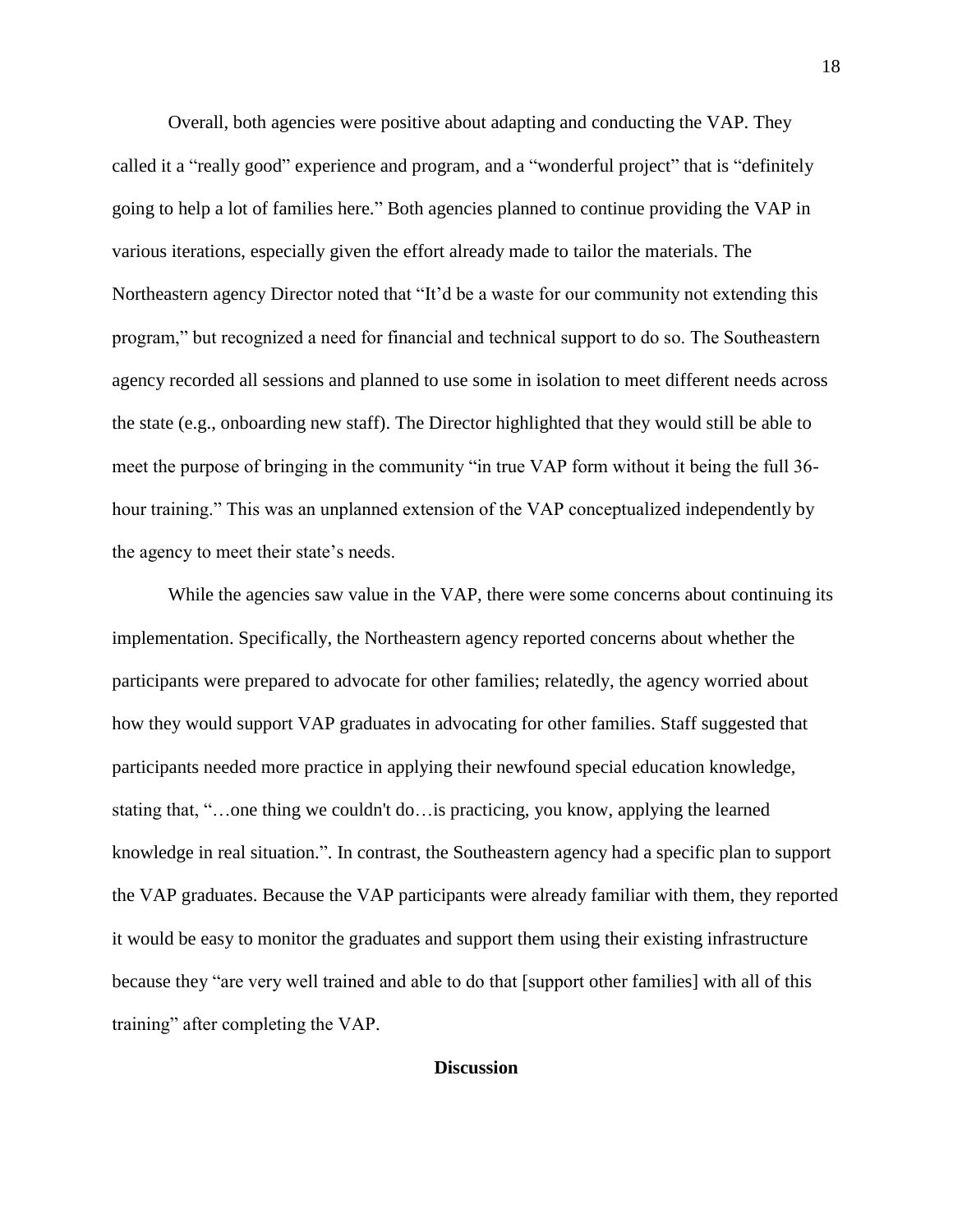To ensure that interventions are feasible and effective in the real world, it is critical to replicate and adapt programs as well as to collect data regarding their feasibility, acceptability, and effectiveness. In this study, we examined the replication of the VAP across two agencies. We had three main findings from these two case studies.

First, despite some barriers, these agencies found it feasible to adapt the VAP to meet the needs of their communities. Notably, effort and time for adaptations were considerable. However, these adaptations (e.g., translating materials, updating state-specific information) were necessary to ensure the program was a good fit for the communities being served. This finding aligns with extant literature stating that adaptations are nearly always needed for an intervention to be effective with a new population (Morrison et al., 2010). This finding also extends the literature by suggesting some nuance when considering the feasibility of adaptations. At least in the context of the VAP, the adaptations were front-loaded; in later iterations of the VAP, such extensive time and resources will not be needed as the adaptations are already complete.

Because of the limited extant literature about replications, especially about replications of advocacy programs (Goldman, 2020), this study also presented some practical findings. Namely, an understanding of the supports to replicating the VAP (i.e., the agency's special education knowledge) may be used to increase the prevalence of replication research. When identifying who can replicate a program, researchers may consider developing inclusionary criteria. By identifying more specific criteria and screening potential agencies accordingly, researchers may have a better success rate of replications. Additionally, suggestions to ease the adaptation process (i.e., individualized technical assistance with the VAP creator, the development of a national technical assistance network) build on and extend the literature and can be used to increase the likelihood of future replications. While replications of other programs to support families of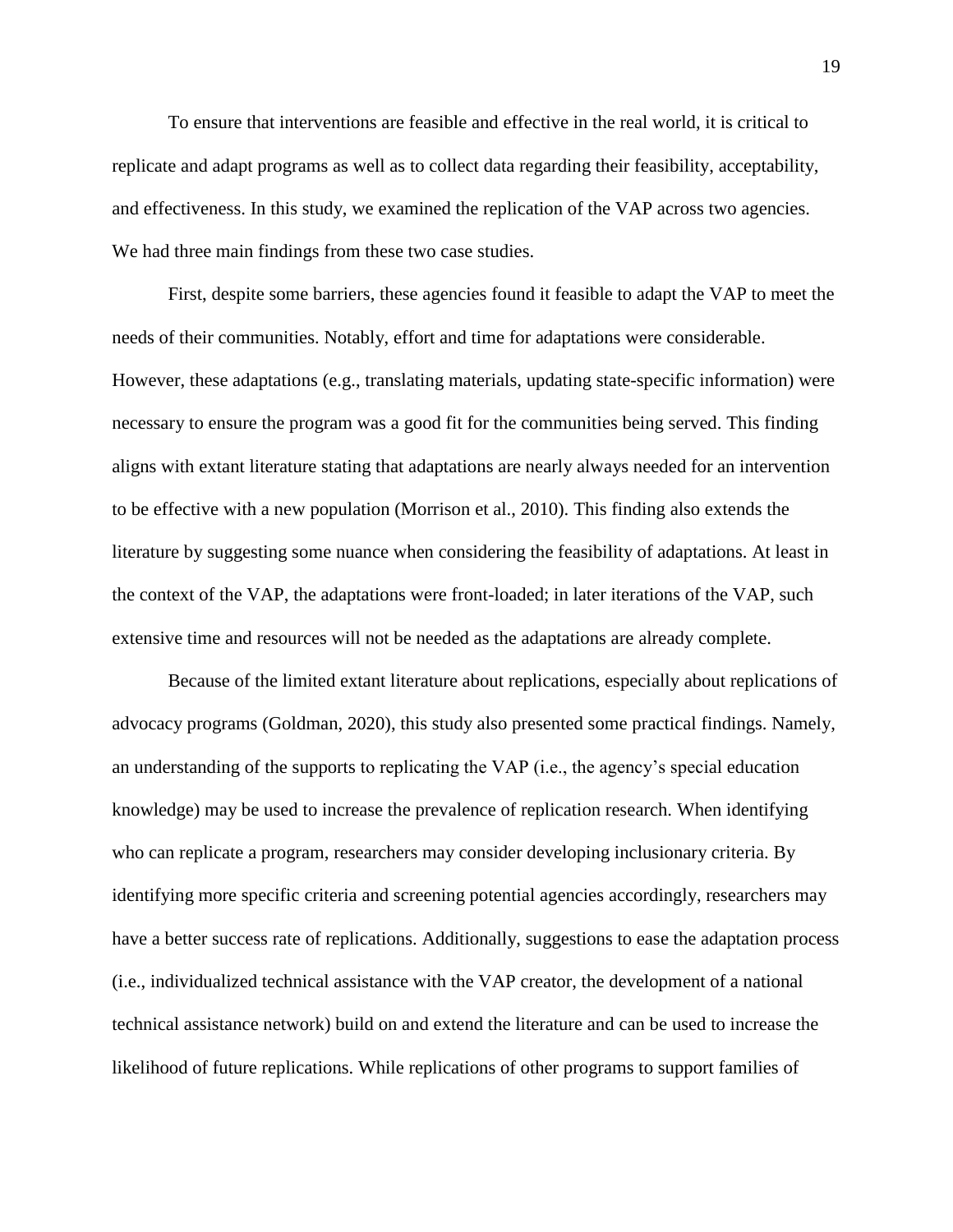children with IDD have similarly included individualized assistance from the program creator (e.g., Parents Taking Action, Magaña et al., 2019), the use of a national technical assistance network is a potentially novel finding. As the VAP and other interventions become more common and more frequently replicated, it may be useful to develop a network of agencies that can troubleshoot together about replication issues. For advocacy, a relevant network may be the PTIs or CPRCs as there are more than 100 PTIs and CPRCs across the U.S. Despite differences in special education policy and demographics from state to state, all serve a common purpose of supporting families of children with disabilities.

Second, this study demonstrated that the VAP adaptations were appropriate for the respective populations, as demonstrated by high participant satisfaction and high satisfaction from the agency staff. Goodness of fit is a critical aspect of replication research to ensure an intervention is culturally appropriate for the population (Bailey et al., 1998). Consistent with prior studies of the VAP (Burke, Mello, & Goldman, 2016), the VAP adaptations resulted in high participant satisfaction and acceptability. New to the VAP research is that the agency staff also reported being satisfied with their adaptations.

This study demonstrated that multiple types of adaptations may be made to ensure goodness of fit. Such adaptations included: language, modality, activities, and alignment with state regulations. The combined effect of these adaptations seemed to be effective in improving participant outcomes from pre- to post-intervention. However, it is unclear which adaptations contributed to the effectiveness. Now that it has been determined that the VAP can be replicated with fidelity, a component analysis identifying which parts of the VAP and which adaptations were responsible for changes in the outcome variables would be helpful (Cooper et al., 2007). Further research and analysis could also determine whether specific adaptations are more or less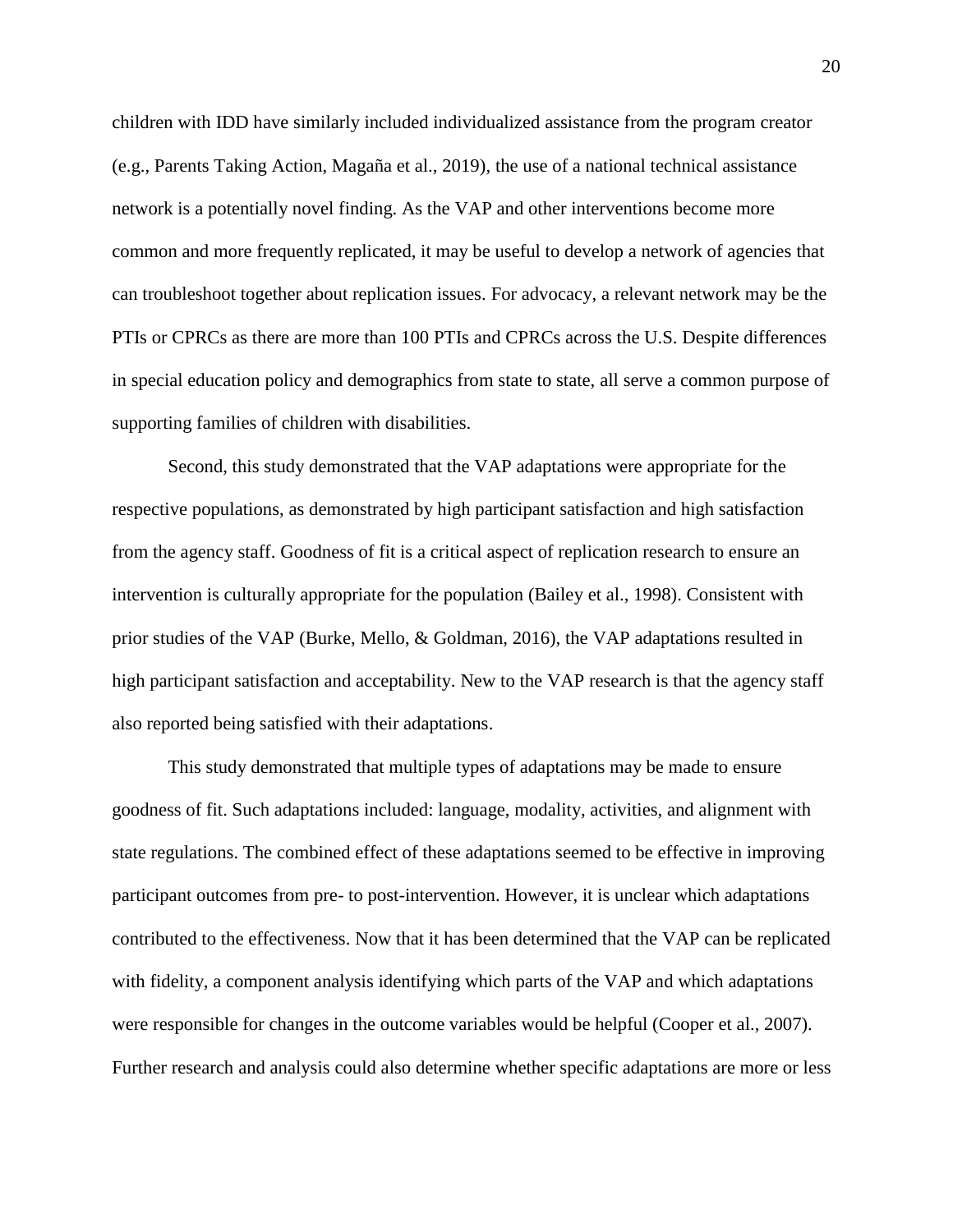effective for certain participants (e.g., Kornacki et al., 2013).

Finally, this study demonstrated that the adapted advocacy programs were effective in improving participant outcomes including empowerment, special education knowledge, comfort with advocacy, and insiderness. To some extent, this finding aligns with prior research showing the VAP is effective in increasing participant empowerment (Burke et al., 2019), special education knowledge (Burke et al., Goldman, 2016; Burke et al., 2019), and comfort with advocacy (Burke, Goldman, et al., 2016; Goldman et al., 2020). Prior research has not directly examined the effectiveness of the VAP in relation to disability insiderness. A new finding, this study suggests that the VAP may help bring participants into the disability community. At a broader level, this aligns with the suggestions from the Northeastern VAP agency to create a technical assistance community. It may be that as the VAP continues to be replicated across the U.S., a national group of VAP graduates may be able to come together to support one another.

### **Directions for Future Research**

To expand on the findings from this study, a clear next step is to conduct a randomized controlled trial (RCT) with VAP replications. Although the current study is promising, without a control group, it is not possible to attribute changes in the participant outcomes to the VAP itself (Campbell & Stanley, 1963). By conducting an RCT with a control group, a stronger conclusion can be made regarding the effectiveness of VAP replications.

Another implication for research concerns cultural responsiveness. In the current study, basic attempts at conducting culturally responsive research were made. Namely, translating the VAP curriculum and the research measures. However, translation is insufficient to conduct culturally responsive research (Magaña, 2000). It is important to ensure measures and their related constructs, are responsive to certain cultural groups (Sanchez et al., 2006). In this study,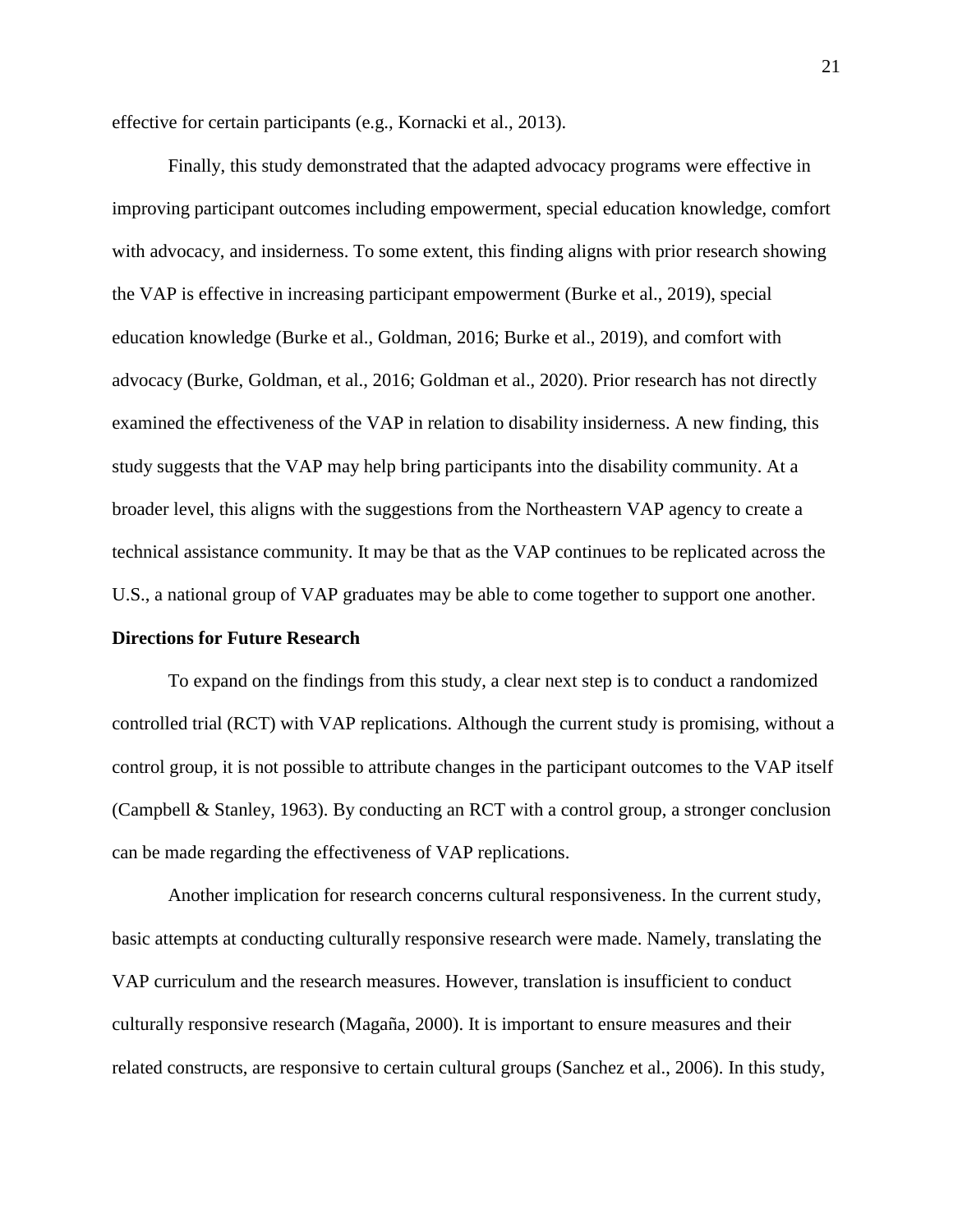the construct "empowerment" may have not been culturally responsive. As the Northeastern agency noted, they created activities to improve empowerment. Korean parents of children with IDD report feeling disempowered due to cultural differences in help-seeking behaviors and systemic barriers to accessing information (Park et al., 2001). Although the agency made great efforts to enhance the VAP content about empowerment, there were no significant changes in empowerment as measured by the translated, quantitative measure. Future research may include conducting cross-cultural adaptation of measures (Gjersing et al., 2010) before determining whether cultural adaptations to interventions are effective.

### **Implications for Practice**

Findings suggest that agencies that are large, have advanced special education knowledge, and have an infrastructure to monitor VAP graduates may find replicating the VAP more feasible. When agencies consider replicating the VAP, they may need to reflect on their own organizational conditions and whether they have the capacity to conduct the VAP. This is especially important for agencies to consider in combination with the start-up time and effort it takes to adapt the VAP. Despite some barriers and suggestions for improvement, overall, two agencies successfully adapted and implemented a socially valid version of the VAP with fidelity. By having the opportunity to make these adaptations and maximize goodness of fit, they achieved some expected and other unexpected successes and positive short-term outcomes. Both agencies also planned to continue using the VAP in the future in ways that were a good fit for the size and focus of their particular organizations. Based on these preliminary outcomes, agencies with the above organizational conditions—and an accurate understanding of the initial time and resources required—can be encouraged to replicate the VAP. Although other national special education advocacy programs exist (i.e., Special Education Advocate Training; SEAT), they do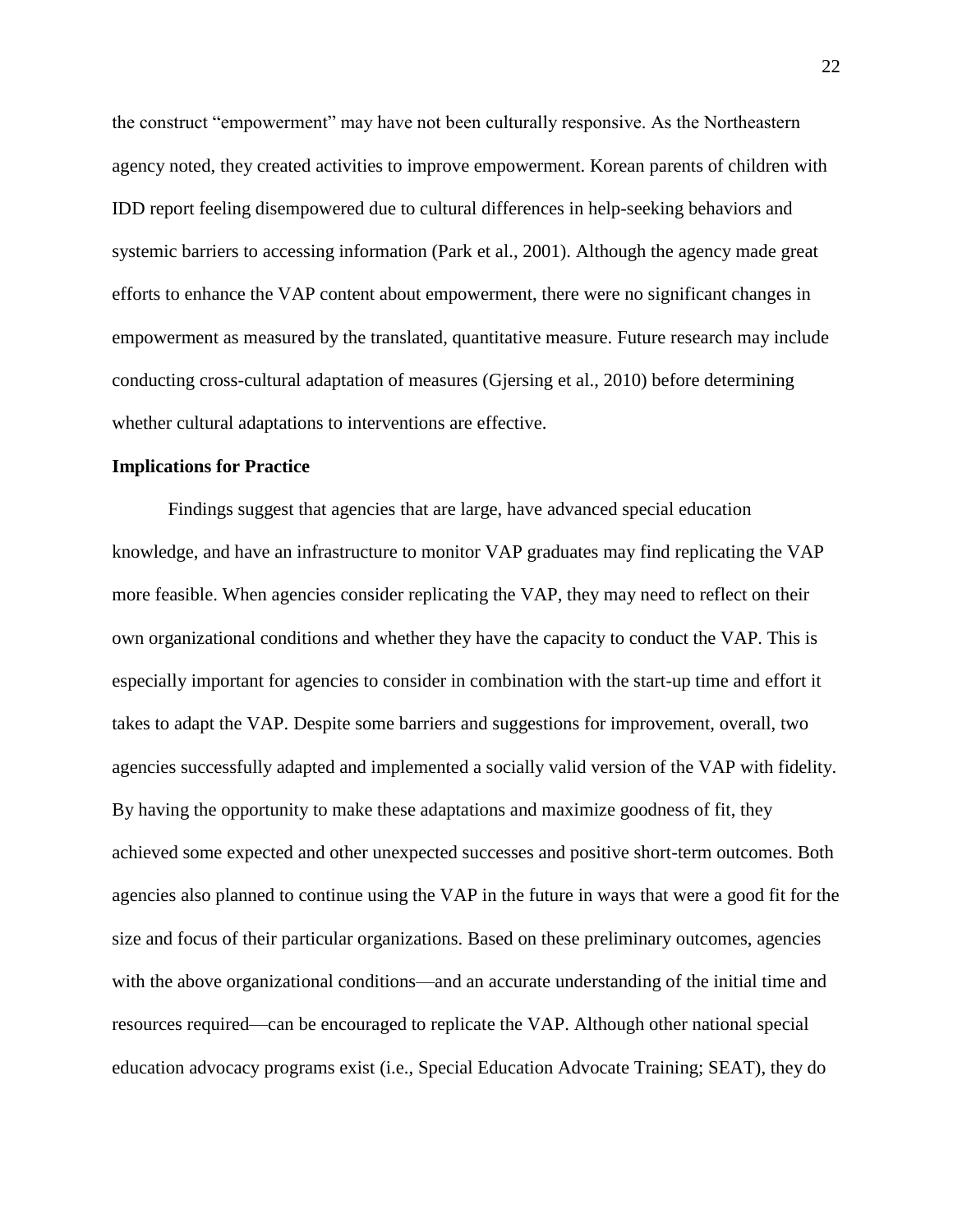not have the research base that exists for the VAP (Goldman, 2020).

### **Limitations and Conclusion**

Despite promising findings from this study which utilized two case studies, several limitations should be considered. One limitation relates to our sample size. With only 10-12 participants at each location, we may not have had sufficient power to detect statistical differences in outcomes. However, when replicating a program and evaluating feasibility, it is appropriate to start small and scale-up later. Additionally, while participating agencies shared their plans for continuing to use the VAP in the long term, we were not able to collect data on this distal outcome. Finally, all research measures were translated into Korean for use by the Northeastern agency. Although the translation was completed by native Korean speakers (i.e., Northeastern agency staff and research assistants), these measures were not validated for Korean families.

Regardless, this was the first study to replicate a special education advocacy program and results were promising. Despite challenges, agencies found it worthwhile to commit the necessary resources to adapt and implement the VAP. Participants and agency staff were satisfied with the program and its outcomes, and participants showed growth in several areas that are consistent with existing literature about the VAP. This study provides an important first step in expanding access to much needed advocacy services across the United States. With appropriate cultural adaptations and content modification, its impact could extend even further.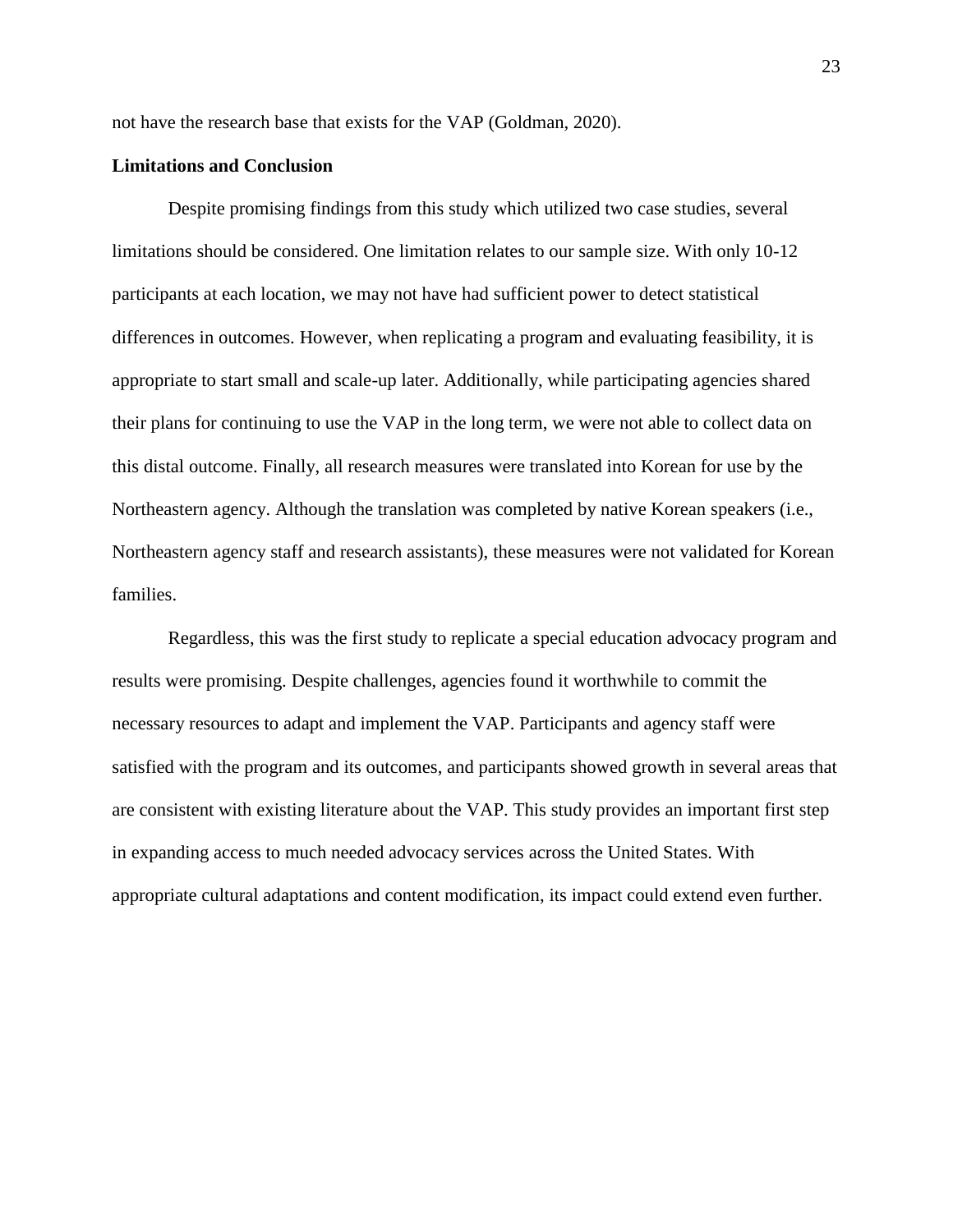### **References**

Bailey, D. B., Simeonsson, R. J., Winton, P. J., Huntington, G. S., Comfort, M., Isbell, P., O'Donnell, K. J., & Helm, J. M. (1986). Family-focused intervention: A functional model for planning implementing and evaluating individualized family services in early intervention. *Journal of Early Intervention*, 10(2), 156-171.

<https://doi.org/10.1177/105381518601000207>

Bailey, D. B., McWilliam, R. A., Darkes, L. A., Hebbeler, K., Simeonsson, R. J., Spiker, D., & Wagner, M. (1998). Family outcomes in early intervention: A framework for program evaluation and efficacy research. *Exceptional Children*, *64*(3), 313-328.

<https://doi.org/10.1177%2F001440299806400302>

- Bowen, D. J., Kretuer, M., Spring, B., Cofta-Woerpel, L., Linna, L., Weiner, D., Bakken, S., Kaplan, C. P., Squiers, L., Fabrizio, C., & Fernandez, M. (2009). How we design feasibility studies. *American Journal of Preventative Medicine, 36*(5), 452-457. <https://doi.org/10.1016/j.amepre.2009.02.002>
- Burke, M. M. (2013). Improving parental involvement: Training special education advocates. *Journal of Disability Policy Studies*, *23*(4), 225-234. <https://doi.org/10.1177%2F1044207311424910>
- Burke, M. M. (2016). Effectiveness of parent training activities on parents of children and young adults with intellectual or developmental disabilities. *Research and Practice in Intellectual and Developmental Disabilities*, *3*(1), 85-93.

<https://doi.org/10.1080/23297018.2016.1144076>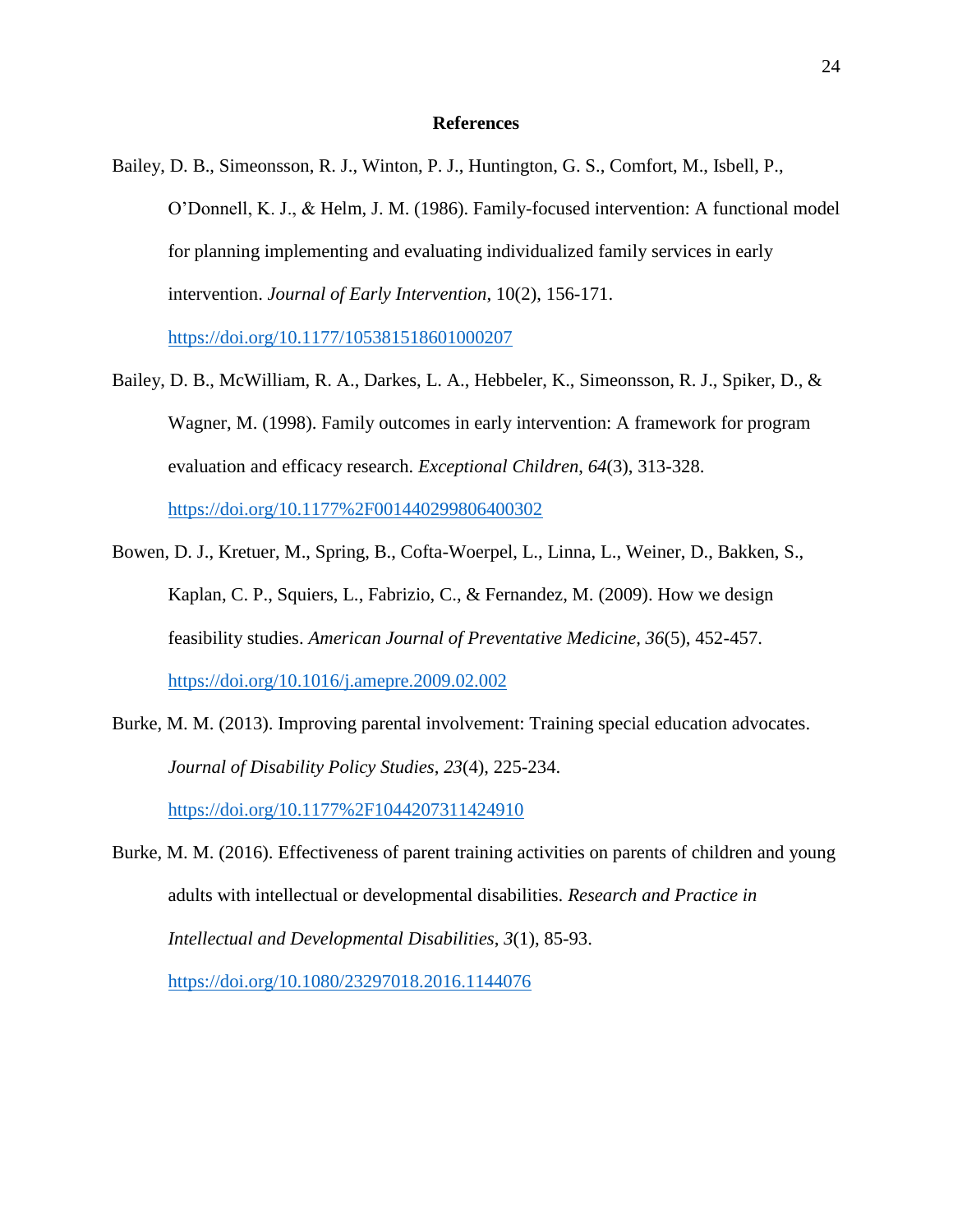- Burke, M. M., Goldman, S. E., Hart, M. S., & Hodapp, R. M. (2016). Evaluating the efficacy of a special education advocacy training program. *Journal of Policy and Practice in Intellectual Disabilities, 13*(4), 269-276. <https://doi.org/10.1111/jppi.12183>
- Burke, M. M., Magaña, S., Garcia, M., & Mello, M. P. (2016). Brief report: The feasibility and effectiveness of an advocacy program for Latino families of children with autism spectrum disorder. *Journal of Autism and Developmental Disorders*, *46*(7), 2532-2538.
- Burke, M. M., Mello, M. P., & Goldman, S. E. (2016). Examining the feasibility of a special education advocacy training program. *Journal of Developmental and Physical Disabilities*, *28*(4), 539-556. <https://doi.org/10.1007/s10882-016-9491-3>
- Burke, M. M., Lee, C. E., & Rios, K. (2019). A pilot evaluation of an advocacy programme on knowledge, empowerment, family–school partnership and parent well‐ being. *Journal of Intellectual Disability Research*, *63*(8), 969-980. <https://doi.org/10.1111/jir.12613>
- Callero, P. L. (1985). Role identity salience. *Social Psychology Quarterly*, 48, 203–214. https://doi.org/10.2307/3033681
- Campbell, D., & Stanley, J. (1963). *Experimental and quasi-experimental designs for research*. Chicago: Rand McNally.
- Cooper, J. O., Heron, T. E., & Heward, W. L. (2007). *Applied behavior analysis*.
- Duckworth, A. L., & Quinn, P. D. (2009). Development and validation of the Short Grit Scale (GRIT–S). *Journal of Personality Assessment*, *91*(2), 166-174. <https://doi.org/10.1080/00223890802634290>
- Elliot, D. S., & Mihalic, S. (2004). Issues in disseminating and replicating effective prevention programs. *Prevention Science, 5*, 47-53.

<https://doi.org/10.1023/B:PREV.0000013981.28071.52>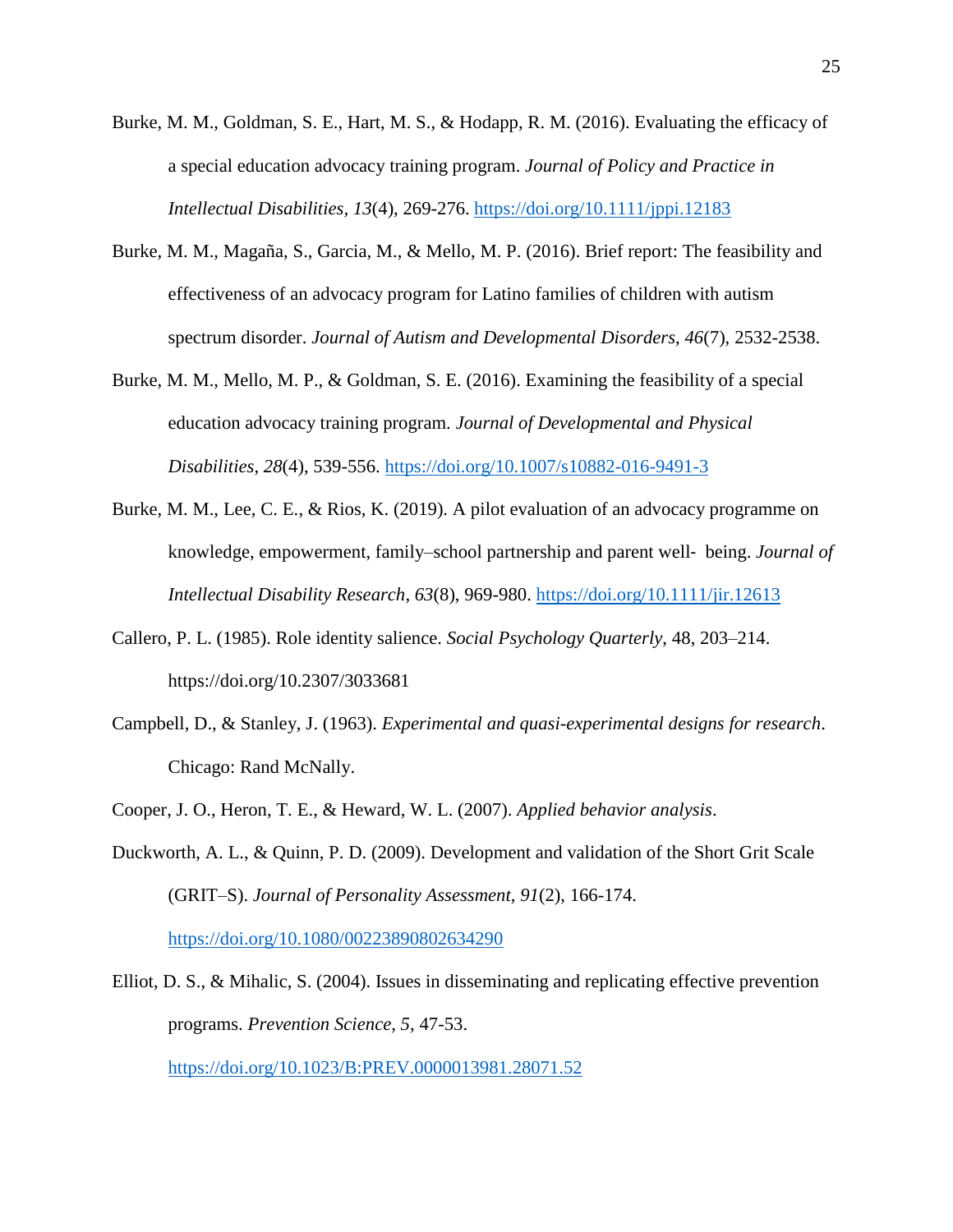- Gjersing, L., Caplehorn, J. R., & Clausen, T. (2010). Cross-cultural adaptation of research instruments: Language, setting, time and statistical considerations. *BMC medical research methodology*, *10*(1), 1-10. <https://doi.org/10.1186/1471-2288-10-13>
- Goldman, S. E. (2020). Special education advocacy for families of students with intellectual and developmental disabilities: Current trends and future directions. *International Review of Research in Developmental Disabilities*, *58*, 1-50.

<https://doi.org/10.1016/bs.irrdd.2020.07.001>

Goldman, S. E., Burke, M. M., Mason, C. Q., & Hodapp, R. M. (2017). Correlates of sustained volunteering: Advocacy for students with disabilities. *Exceptionality*, *25*(1), 40-53. <https://doi.org/10.1080/09362835.2015.1064420>

Goldman, S. E., Burke, M. M., & Mello, M. P. (2019). The perceptions and goals of advocacy trainees. *Journal of Developmental and Physical Disabilities, 31*, 377-397.

<https://doi.org/10.1007/s10882-018-9649-2>

- Goldman, S. E., Goscicki, B. L., Burke, M. M., & Hodapp, R. M. (2020). Developing special education advocates: What changes during an advocacy training program?. *Journal of Policy and Practice in Intellectual Disabilities*, *17*(4), 308-317. <https://doi.org/10.1111/jppi.12345>
- Huscroft-D'Angelo, J., Hurley, K. D., Lambert, M., & Trout, A. L. (2018). Investigating the factor structure and validity of the family empowerment scale for parents of children with emotional disturbance in middle school. *Children and Youth Services Review*, *86*, 14-20. <https://doi.org/10.1016/j.childyouth.2018.01.013>

Individuals with Disabilities Education Act, 20 U.S.C. § 1400 (2004).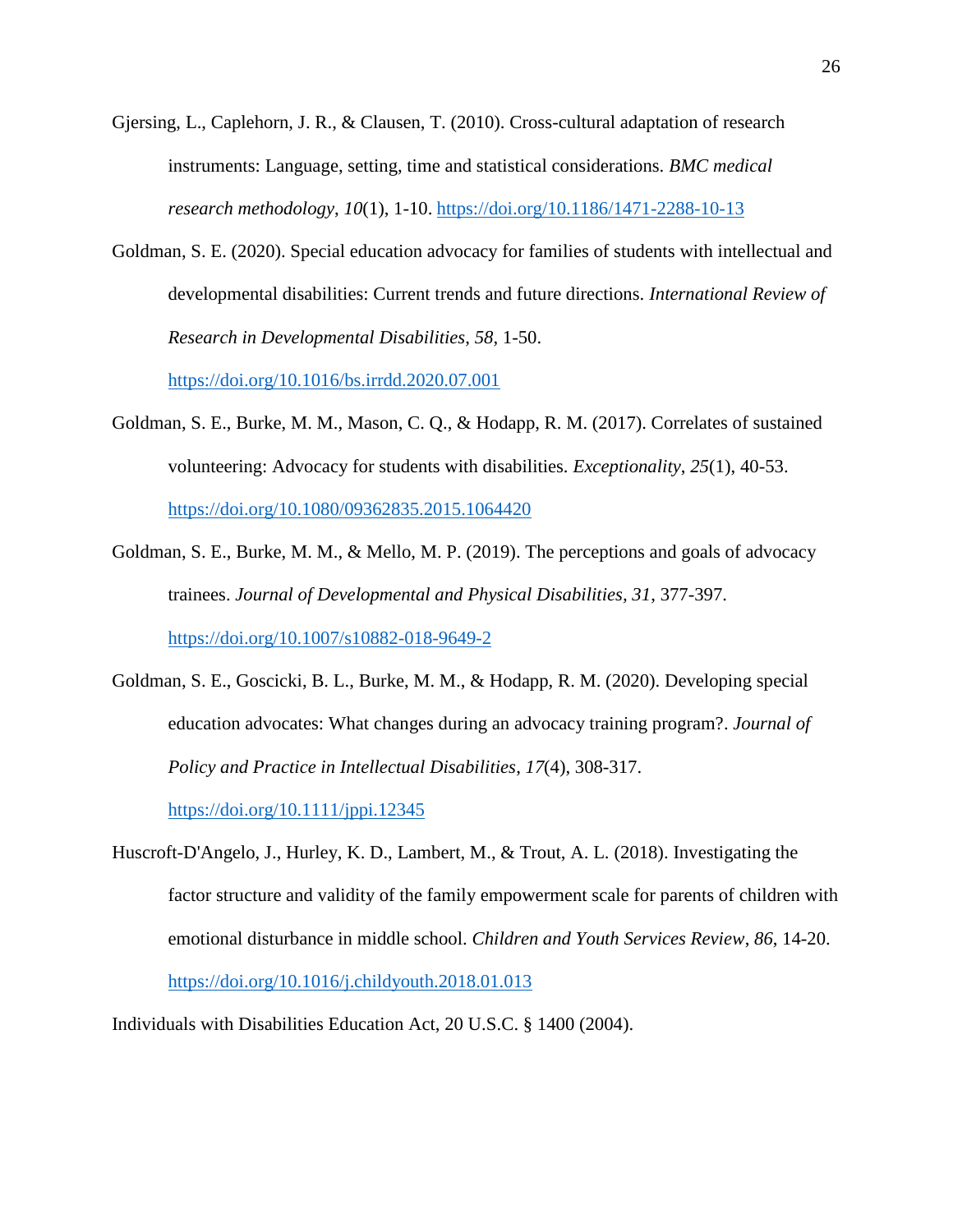- Koren, P. E., DeChillo, N., & Friesen, B. J. (1992). Measuring empowerment in families whose children have emotional disabilities: A brief questionnaire. *Rehabilitation psychology*, *37*(4), 305. <https://psycnet.apa.org/doi/10.1037/h0079106>
- Kornacki, L. T., Ringdahl, J. E., Sjostrom, A., & Nuernberger, J. E. (2013). A component analysis of a behavioral skills training package used to teach conversation skills to young adults with autism spectrum and other developmental disorders. *Research in Autism Spectrum Disorders*, *7*(11), 1370-1376. <https://doi.org/10.1016/j.rasd.2013.07.012>
- Krueger, R. A., & Casey, M. A. (2009). *Focus groups: A practical guide for applied research* (4th ed.). San Francisco: Sage.
- Magaña, S. M. (2000). Mental retardation research methods in Latino communities. *Mental Retardation*, *38*(4), 303-315. [https://doi.org/10.1352/0047-](https://doi.org/10.1352/0047-6765(2000)038%3C0303:MRRMIL%3E2.0.CO;2) [6765\(2000\)038%3C0303:MRRMIL%3E2.0.CO;2](https://doi.org/10.1352/0047-6765(2000)038%3C0303:MRRMIL%3E2.0.CO;2)

Magaña, S., Tejero-Hughes, M., Salkas, K., & Moreno, M. (2019). Adapting an education program for parents of children with autism from the United States to Colombia.

*Disability and the Global South, 6*, 1603-1621.

McLaughlin, T. W., Denney, M. K., Snyder, P., & Welsh, J. L. (2012). Behavior support interventions implemented by families of young children: Examination of contextual fit. *Journal of Positive Behavior Interventions, 14(*2), 87-97.

<https://doi.org/10.1177/1098300711411305>

Moes, D. R., & Frea, W. D. (2002). Contextualized behavioral support in early intervention for children with autism and their families. *Journal of Autism and Developmental Disorders*, *32*(6), 519-533. <https://doi.org/10.1023/A:1021298729297>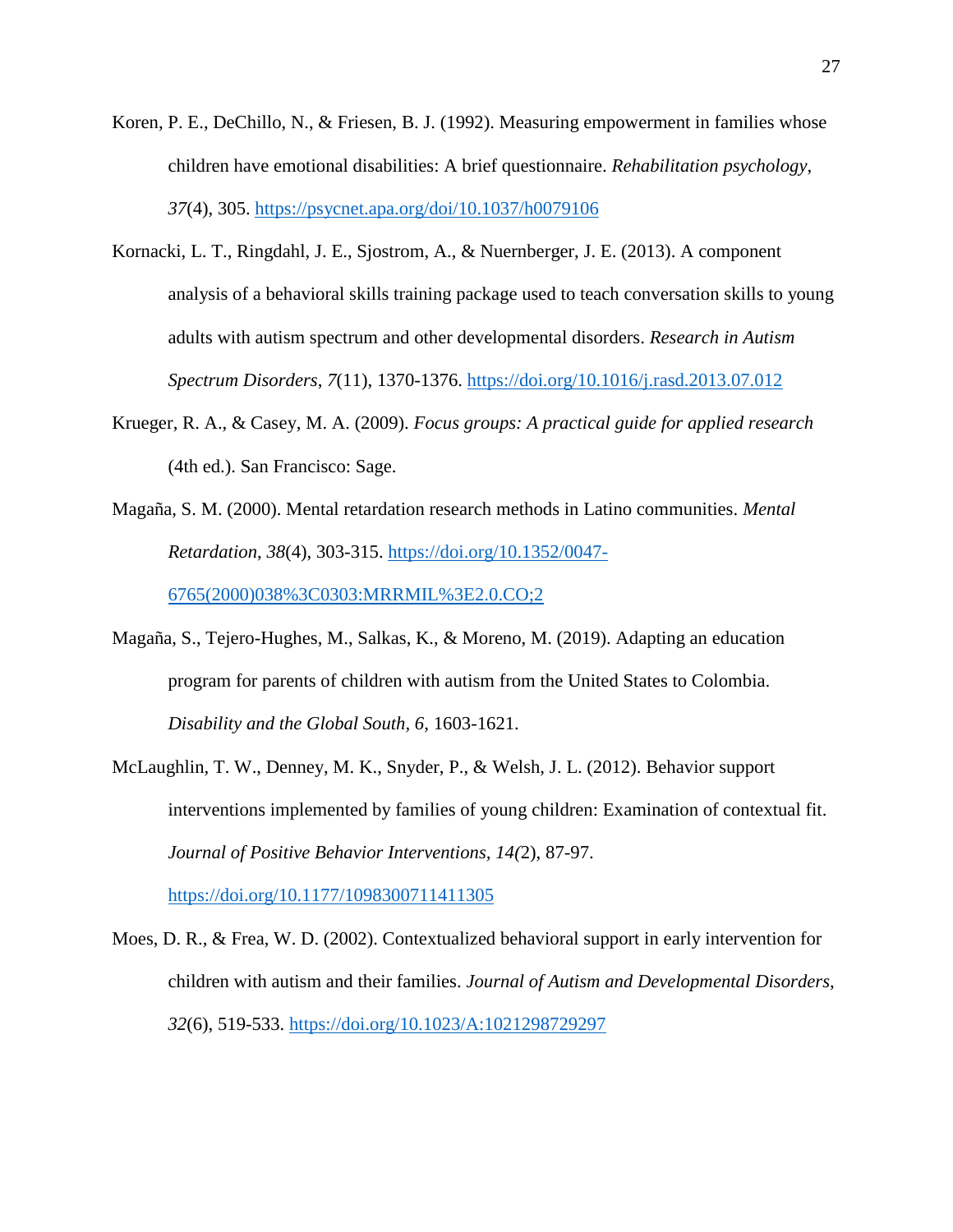Morrison, D. M., Hoppe, M. J., Gillmore, M. R., Kluver, C., Higa, D., & Wells, E. A. (2009). Replicating an intervention: The tension between fidelity and adaptation. *AIDS Education & Prevention, 21*, 128-140.<https://doi.org/10.1521/aeap.2009.21.2.128>

Park, J., Turnbull, A. P., & Park, H. (2001). Quality of partnerships in service provision for Korean American parents of children with disabilities: A qualitative inquiry. *Journal of the Association for Persons with Severe Handicaps, 26*, 158-170.

<https://doi.org/10.2511%2Frpsd.26.3.158>

Richards, K. A. R., & Hemphill, M. A. (2018). A practical guide to collaborative qualitative data analysis. *Journal of Teaching in Physical Education*, *37*(2), 225-231.

<https://doi.org/10.1123/jtpe.2017-0084>

- Sanchez, J. I., Spector, P. E., & Cooper, C. L. (2006). Frequently ignored methodological issues in cross-cultural stress research. In *Handbook of multicultural perspectives on stress and coping* (pp. 187-201). Springer, Boston, MA.
- Savin-Baden, M., & Major, C. H. (2013). *Qualitative Research: The Essential Guide to Theory and Practice.* Routledge.
- Valdez, C. R., Abegglen, J., & Hauser, C. T. (2013). Fortalezas Familiares Program: Building sociocultural and family strengths in Latina women with depression and their families. *Family process*, *52*(3), 378-393. <https://doi.org/10.1111/famp.12008>
- Vela, J. C., Lu, M. T. P., Lenz, A. S., & Hinojosa, K. (2015). Positive psychology and familial factors as predictors of Latina/o students' psychological grit. *Hispanic Journal of Behavioral Sciences*, *37*(3), 287-303. <https://doi.org/10.1177%2F0739986315588917>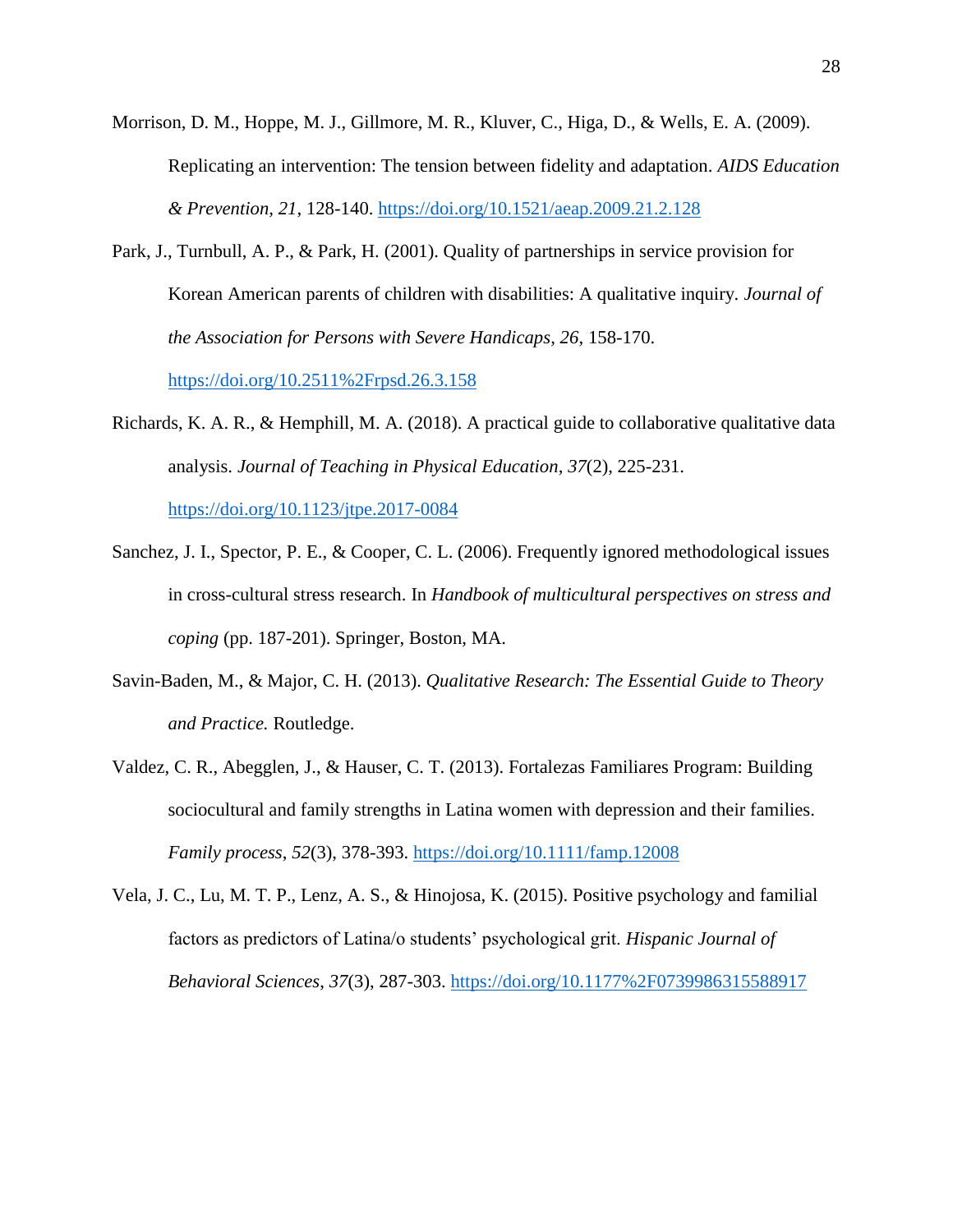## *Participant Demographics*

|                                | Altogether<br>$(N = 22)$ | Northeastern<br>Agency $(n = 12)$ | Southeastern<br>Agency $(n = 10)$ |
|--------------------------------|--------------------------|-----------------------------------|-----------------------------------|
| <b>Marital Status: Married</b> | 86.36% (19)              | 91.67% (11)                       | $80.0\%$ (8)                      |
| <b>Educational Background</b>  |                          |                                   |                                   |
| Some high school               | $4.54\%$ (1)             |                                   | $10.0\%$ (1)                      |
| High school degree             | $9.09\%$ (2)             | $16.67\%$ (2)                     |                                   |
| Some college                   | $18.18\%$ (4)            | $8.33\%$ (1)                      | $30.0\%$ (3)                      |
| College graduate               | $50.0\%$ (11)            | 66.67% (8)                        | $30.0\%$ (3)                      |
| Graduate degree                | $18.18\%$ (4)            | $8.33\%$ (1)                      | $30.0\%$ (3)                      |
| Annual household income*       |                          |                                   |                                   |
| Less than $$15,000$            | $4.54\%$ (1)             | $8.33\%$ (1)                      |                                   |
| \$15-29,999                    | $4.54\%$ (1)             | $8.33\%$ (1)                      |                                   |
| \$30-49,999                    | $9.09\%$ (2)             | $8.33\%$ (1)                      | $10.0\%$ (1)                      |
| \$50-69,999                    | $4.54\%$ (1)             |                                   | $10.0\%$ (1)                      |
| \$70-99,999                    | $31.82\%$ (7)            | 33.33% (4)                        | $30.0\%$ (3)                      |
| More than \$100,000            | 40.91% (9)               | $41.67\%$ (5)                     | 40.0% (4)                         |
| Race/Ethnicity                 |                          |                                   |                                   |
| Asian                          | 54.54% (12)              | 100% (12)                         |                                   |
| White                          | $31.82\%$ (7)            |                                   | 70.0% (7)                         |
| Latinx                         | $13.64\%$ (3)            | $---$                             | $30.0\%$ (3)                      |
| Child gender: Male             | 90.91% (20)              | 91.67% (11)                       | $90.0\%$ (9)                      |
| Child's Type of Disability**   |                          |                                   |                                   |
| Autism spectrum disorder       | 68.18% (15)              | 75.0% (9)                         | $60.0\%$ (6)                      |
| Speech and language impairment | 50% (11)                 | 58.33% (7)                        | 40.0% (4)                         |
| Intellectual disability        | 27.27% (6)               | $25.0\%$ (3)                      | $30.0\%$ (3)                      |
| Learning disability            | 22.73% (5)               | $41.7\%$ (5)                      | $---$                             |
| Developmental delay            | 22.73% (5)               | $25.0\%$ (3)                      | $20.0\%$ (2)                      |
| Other health impairment        | 22.73% (5)               | $16.67\%$ (2)                     | $30.0\%$ (3)                      |
| Behavioral disorder            | 22.73% (5)               | $8.33\%$ (1)                      | 40.0% (4)                         |
| Multiple disabilities          | $13.64\%$ (3)            | $16.67\%$ (2)                     | $10.0\%$ (1)                      |
| Orthopedic impairment          | $9.09\%$ (2)             | $8.33\%$ (1)                      | $10.0\%$ (1)                      |

\*Missing one participant

\*\*Percentages exceed 100% as participants could indicate more than one type of disability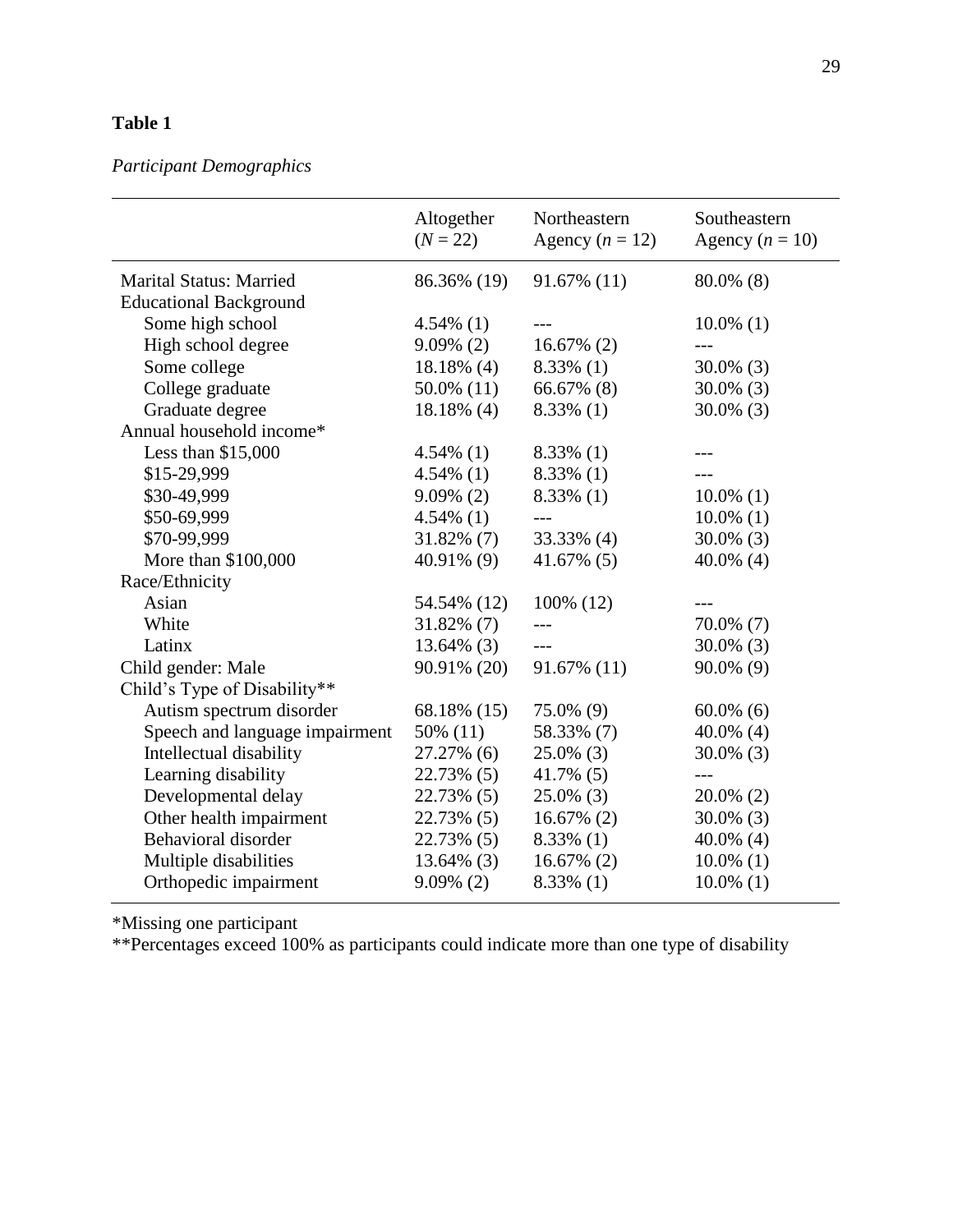|                      | $VAP^*$                                                             | <b>Northeastern Agency</b>                                                                                                                           | <b>Southeastern Agency</b>                                                              |
|----------------------|---------------------------------------------------------------------|------------------------------------------------------------------------------------------------------------------------------------------------------|-----------------------------------------------------------------------------------------|
| <b>Budget</b>        | \$1,500-\$5,000<br>(estimated)                                      | \$5,000 primarily for<br>facilitator compensation                                                                                                    | \$5,000 for participant travel<br>costs, printing materials,<br>venue costs, incentives |
| Facilitation<br>Team | Graduate students<br>with support from<br>the UCEDD                 | One primary facilitator<br>(agency staff), one project<br>assistant (agency staff), with<br>support from the agency<br><b>Executive Director</b>     | Two facilitators (agency<br>staff), with support from the<br>agency Executive Director  |
| Trainees             | Anyone interested<br>in advocacy                                    | Korean parents of children<br>with disabilities                                                                                                      | Parents of children with<br>disabilities already involved<br>in the agency              |
| Structure            | Combination of in-<br>person and remote<br>(synchronous)            | Primarily in-person sessions<br>(synchronous)                                                                                                        | In-person followed by self-<br>reads and a synchronous<br>remote session                |
| Materials            | Focused on TN or<br>IL regulations<br>English                       | Updated to meet state<br>regulations<br><b>Translated to Korean</b>                                                                                  | Updated to meet state<br>regulations<br>English                                         |
| <b>Activities</b>    | Case Studies, Role<br>Plays                                         | Case Studies, Role Plays<br>Added a 5-item check for<br>understanding for each<br>session, Added a group<br>project and discussion on<br>empowerment | Case Studies, Role Plays<br>Added review games                                          |
| Technology           | For remote<br>participants only                                     | Added for participation and<br>checking for understanding                                                                                            | Added for participation and<br>checking for understanding                               |
| Presenters           | From a range of<br>agencies                                         | Primarily from own agency,<br>one outside presenter from<br>community organization                                                                   | Primarily from own agency,<br>one outside presenter from<br>P&A                         |
| Post-<br>training    | <b>Support VAP</b><br>graduates to<br>advocate for four<br>families | Support VAP graduates to<br>eventually advocate for four<br>families                                                                                 | Support VAP graduates to<br>advocate for four families                                  |
| Future<br>Plans      | VAP conducted<br>yearly                                             | Conduct the VAP again but<br>need funding                                                                                                            | Use recorded VAP sessions<br>for various trainings                                      |

*Note.* VAP = Volunteer Advocacy Project; UCEDD = University Center for Excellence in Developmental Disabilities; P&A = Protection & Advocacy Agency.

\*Based on Burke, Mello, & Goldman, 2016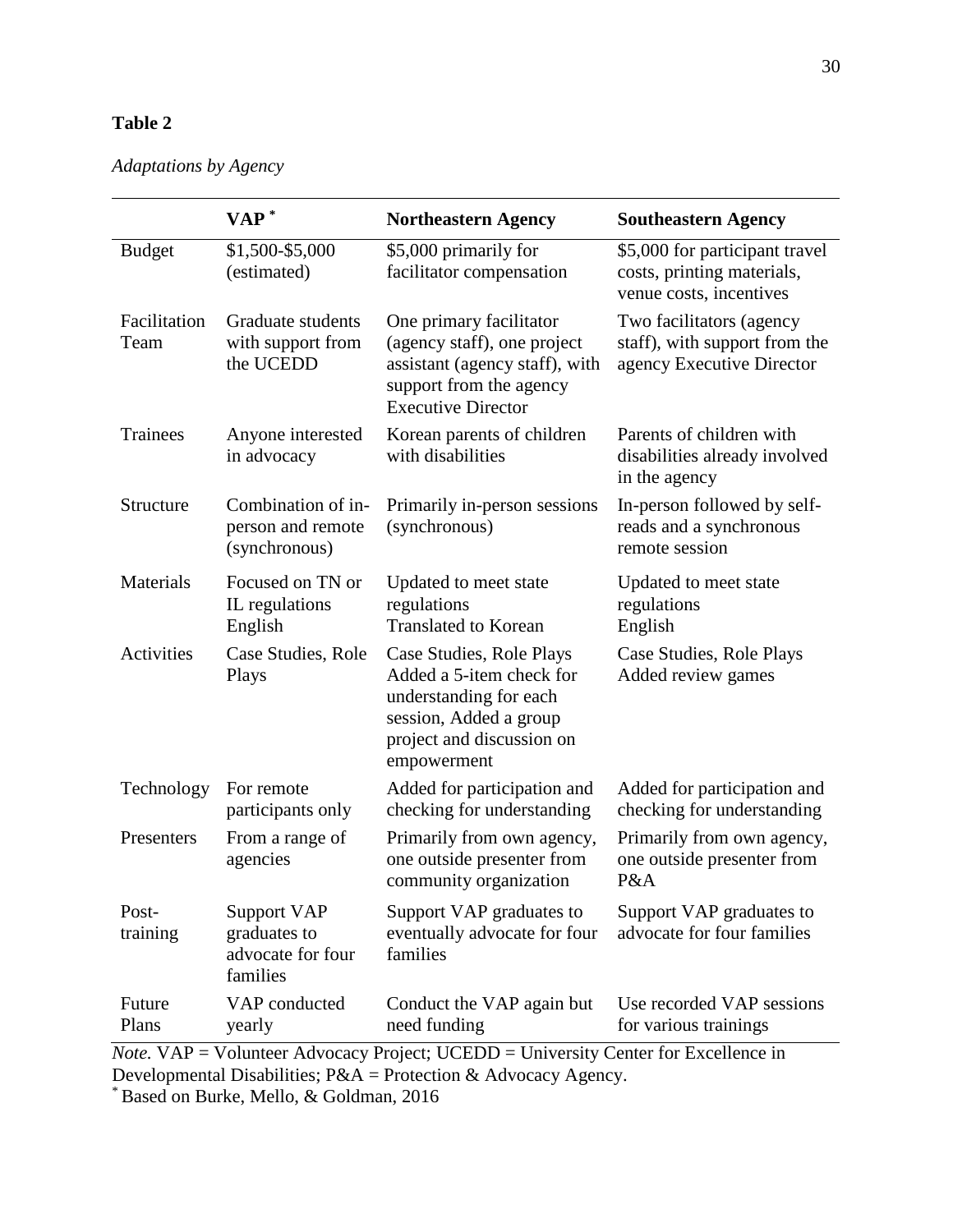## *Summative Evaluation Results*

| Altogether<br>$(N = 22)$ | Northeastern | Southeastern<br>Agency $(n = 10)$ |
|--------------------------|--------------|-----------------------------------|
|                          |              |                                   |
|                          |              |                                   |
| 86.36% (19)              | $92\%$ (11)  | 80% (8)                           |
| $13.64\%$ (3)            | $8\%$ (1)    | $20\%$ (2)                        |
|                          |              |                                   |
| 77.27% (17)              | $92\%$ (11)  | $60\%$ (6)                        |
| 22.73% (5)               | $8\%$ (1)    | $40\%$ (4)                        |
|                          |              |                                   |
|                          | ---          | ---                               |
|                          |              |                                   |
| $4.55\%$ (1)             |              | $10\%$ (1)                        |
| 95.45% (21)              | 100% (12)    | 90% (9)                           |
| ---                      |              | $---$                             |
|                          |              |                                   |
| 81.82% (18)              | 92% (11)     | 70% (7)                           |
| 18.18% (4)               | $8\%$ (1)    | $30\%$ (3)                        |
|                          |              |                                   |
|                          | ---          |                                   |
|                          |              |                                   |
| 72.27% (16)              | 83% (10)     | $60\%$ (6)                        |
| 27.27% (6)               | 17% (2)      | 40% (4)                           |
|                          |              |                                   |
|                          | $- - -$      |                                   |
|                          |              |                                   |
| 63.64% (14)              | 75% (9)      | 50% (5)                           |
| $31.82\%$ (7)            | $16\%$ (2)   | 50% (5)                           |
|                          |              |                                   |
|                          |              |                                   |
|                          |              | Agency $(n = 12)$                 |